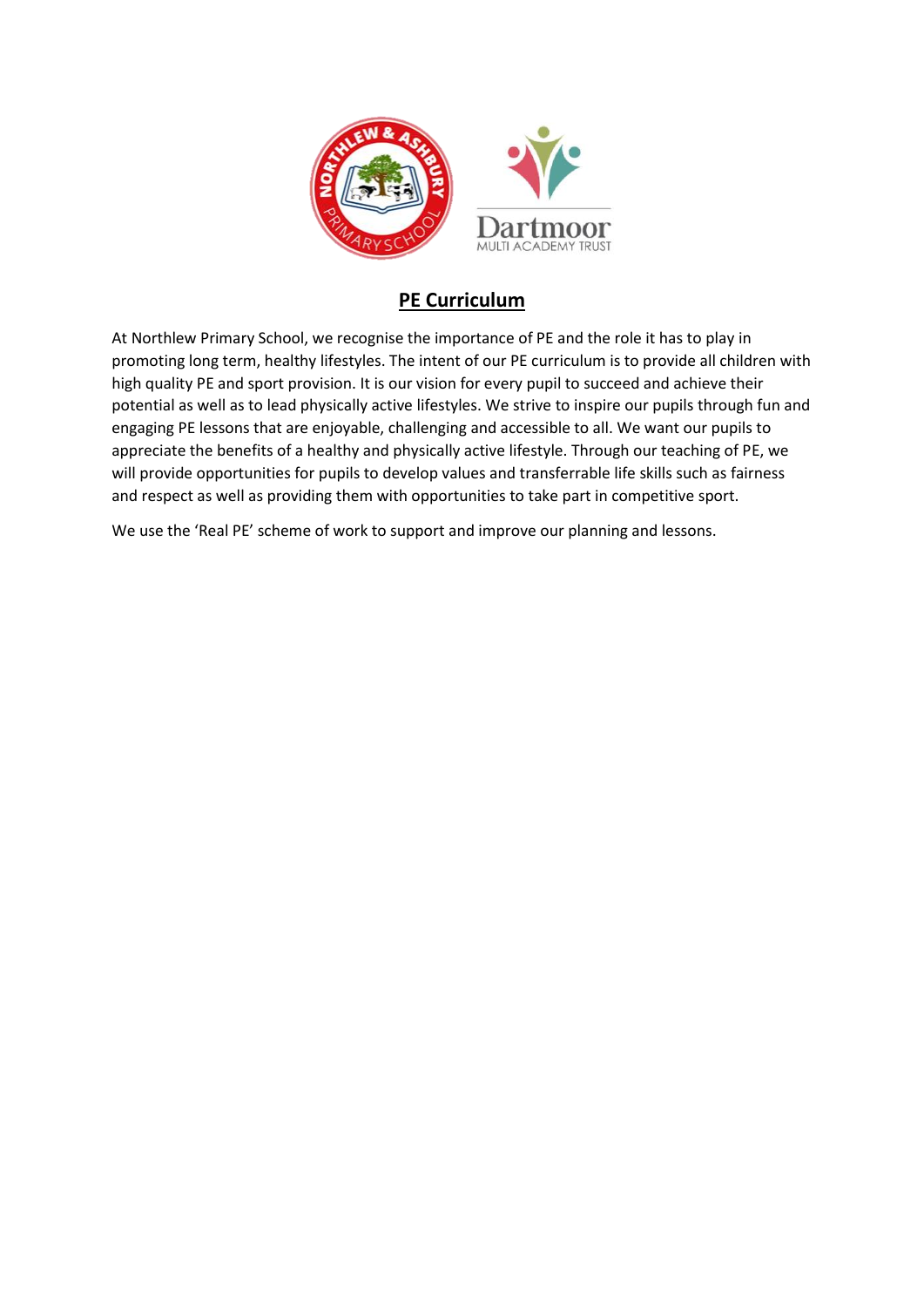## **PE programme of study**

| <b>Athletics</b>                           |                                                                                                                                                                                                                                                                                                                                                                                                                                                                                                                                                                                                                               |                                                                                                                                                                                                                                                                                                                                                                                                                                                                                                                                                                                                                                                                                                                                                                                                                                                                                                                                                                                                             |                                                                                                                                                                                                                                                                                                                                                                                                      |
|--------------------------------------------|-------------------------------------------------------------------------------------------------------------------------------------------------------------------------------------------------------------------------------------------------------------------------------------------------------------------------------------------------------------------------------------------------------------------------------------------------------------------------------------------------------------------------------------------------------------------------------------------------------------------------------|-------------------------------------------------------------------------------------------------------------------------------------------------------------------------------------------------------------------------------------------------------------------------------------------------------------------------------------------------------------------------------------------------------------------------------------------------------------------------------------------------------------------------------------------------------------------------------------------------------------------------------------------------------------------------------------------------------------------------------------------------------------------------------------------------------------------------------------------------------------------------------------------------------------------------------------------------------------------------------------------------------------|------------------------------------------------------------------------------------------------------------------------------------------------------------------------------------------------------------------------------------------------------------------------------------------------------------------------------------------------------------------------------------------------------|
| Subject                                    | Knowledge                                                                                                                                                                                                                                                                                                                                                                                                                                                                                                                                                                                                                     | <b>Skills</b>                                                                                                                                                                                                                                                                                                                                                                                                                                                                                                                                                                                                                                                                                                                                                                                                                                                                                                                                                                                               | Vocabulary                                                                                                                                                                                                                                                                                                                                                                                           |
| Please<br>refer to<br>rolling<br>programme | Year 1 and 2<br>Describe different ways of running<br>$\overline{\phantom{0}}$<br>Describe different ways of jumping<br>Explain what is successful and how to<br>$\overline{\phantom{a}}$<br>improve<br>Describe different ways of throwing<br>$\overline{\phantom{0}}$<br>Knowledge of KS1 vocabulary (see key<br>vocab)<br>Knowledge of health benefits and well-<br>being<br>Knowledge of what a good example<br>looks like (running, jumping, throwing<br>etc)<br>Year 3 and 4<br>Watch and describe specific aspects of<br>throwing, catching, jumping and<br>running<br>Knowledge of health benefits and well-<br>being | Year 1<br>explore gymnastics actions and still shapes move confidently<br>and safely in their own and general space, using change of<br>speed and direction<br>copy or create and link movement phrases with beginnings,<br>middles and ends perform movement phrases using a range<br>of body actions and body parts<br>know how to carry and place equipment recognise how their<br>$\overline{\phantom{a}}$<br>body feels when still and when exercising<br>watch, copy and describe what they and others have done<br>Year <sub>2</sub><br>remember, repeat and link combinations of gymnastic<br>actions, body shapes and balances with control and precision<br>choose, use and vary simple compositional ideas in the<br>sequences they create and perform<br>recognise and describe what their bodies feel like during<br>different types of activity lift, move and place equipment<br>safely<br>improve their work using information they have gained by<br>watching, listening and investigating | Athlete,<br>athletics, baton,<br>bell lap,<br>decathlon,<br>discuss, discus,<br>false start, field,<br>foul, hammer,<br>heptathlon, high<br>jump, hurdles,<br>javelin, lane,<br>lap, exercise,<br>long jump,<br>marathon,<br>middle-distance,<br>pole-vault,<br>relay, record,<br>sprint, shot-put,<br>starting blocks,<br>track and field,<br>target,<br>underarm,<br>overarm,<br>pulling, pushing, |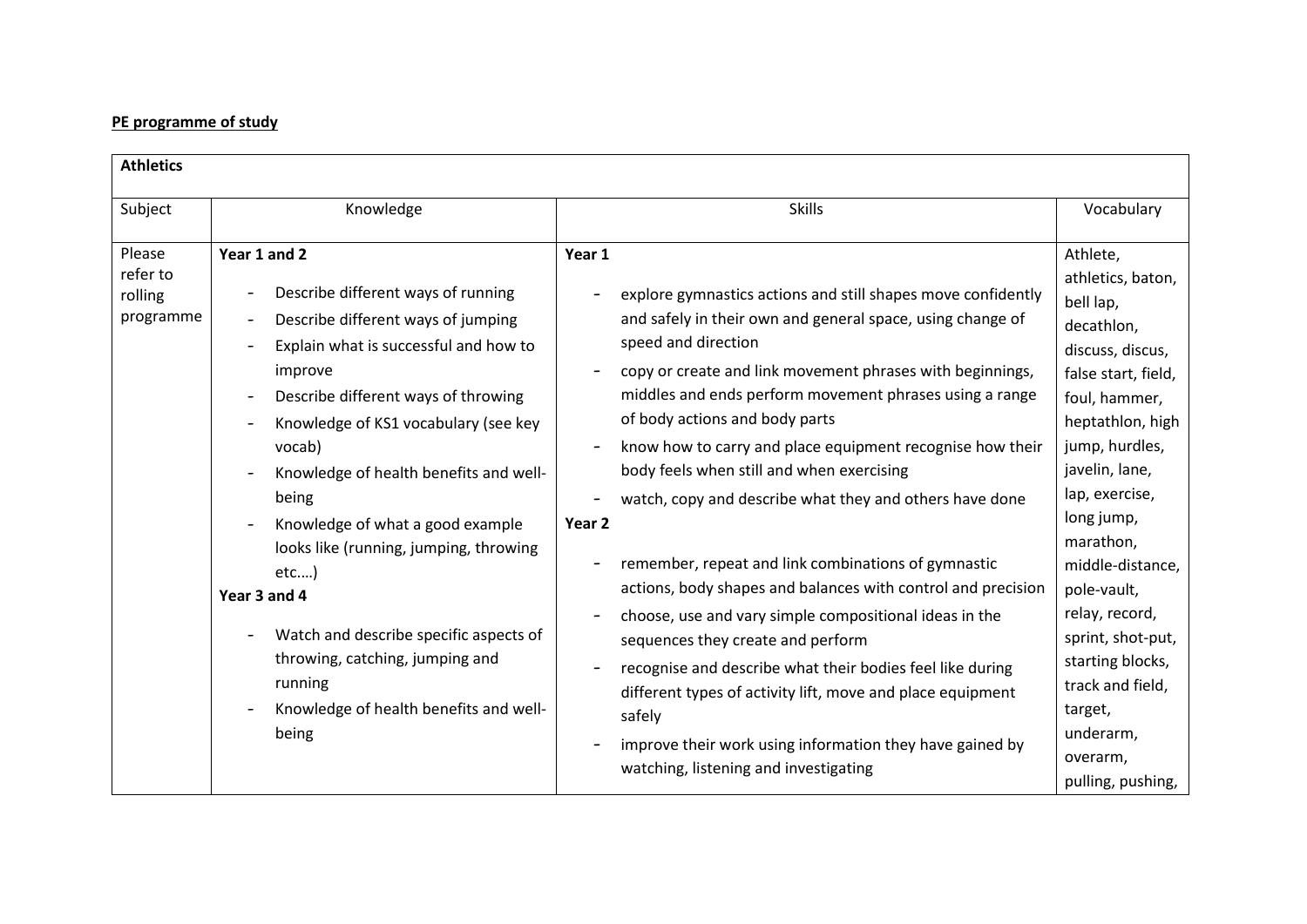| Knowledge of what a good example<br>looks like (running, jumping, throwing<br>etc)<br>Knowledge of the transportation of<br>waste product and oxygen throughout<br>the body.<br>Knowledge of Olympics and the impact<br>of London 2012.<br>Year 5 and 6<br>Explain how warming up effect's<br>performance<br>Explain why athletics can help stamina<br>and strength<br>Knowledge of health benefits and well-<br>being<br>Knowledge of what a good example<br>looks like (running, jumping, throwing<br>etc)<br>Knowledge of how athletics can be an<br>employment opportunity.<br>Specific muscular and cross-curricular<br>vocabulary.<br>Knowledge of the cardiovascular<br>system and the circulatory system.<br>Knowledge of Olympics and London 2012. | Year 3<br>consolidate and improve the quality of their actions, body<br>$\overline{\phantom{0}}$<br>shapes and balances, and their ability to link movements<br>improve their ability to select appropriate actions and use<br>simple compositional ideas<br>recognise and describe the short-term effects of exercise on<br>the body during different activities know the importance of<br>suppleness and strength<br>describe and evaluate the effectiveness and quality of a<br>performance recognise how their own performance has<br>improved<br>Year 4<br>develop the range of actions, body shapes and balances they<br>$\overline{\phantom{0}}$<br>include in a performance perform skills and actions more<br>accurately and consistently<br>create gymnastic sequences that meet a theme or set of<br>conditions use compositional devices when creating their<br>sequences, such as changes in speed, level and direction<br>describe how the body reacts during different types of<br>activity and how this affects the way they perform<br>describe their own and others' work, making simple<br>judgments about the quality of performances and suggesting<br>ways they could be improved<br>Year 5<br>perform actions, shapes and balances consistently and<br>fluently in specific activities | slinging,<br>implement,<br>distance,<br>accuracy,<br>control,<br>efficiency,<br>throwing,<br>retrieving,<br>travel, speed,<br>technique, pace,<br>sustain,<br>stretching,<br>warm-up,<br>recognise,<br>record,<br>challenges,<br>realistic target,<br>perform,<br>stamina,<br>strength,<br>control,<br>describe,<br>combination,<br>height, power,<br>landing, |
|-------------------------------------------------------------------------------------------------------------------------------------------------------------------------------------------------------------------------------------------------------------------------------------------------------------------------------------------------------------------------------------------------------------------------------------------------------------------------------------------------------------------------------------------------------------------------------------------------------------------------------------------------------------------------------------------------------------------------------------------------------------|---------------------------------------------------------------------------------------------------------------------------------------------------------------------------------------------------------------------------------------------------------------------------------------------------------------------------------------------------------------------------------------------------------------------------------------------------------------------------------------------------------------------------------------------------------------------------------------------------------------------------------------------------------------------------------------------------------------------------------------------------------------------------------------------------------------------------------------------------------------------------------------------------------------------------------------------------------------------------------------------------------------------------------------------------------------------------------------------------------------------------------------------------------------------------------------------------------------------------------------------------------------------------------------------------------------|----------------------------------------------------------------------------------------------------------------------------------------------------------------------------------------------------------------------------------------------------------------------------------------------------------------------------------------------------------------|
|-------------------------------------------------------------------------------------------------------------------------------------------------------------------------------------------------------------------------------------------------------------------------------------------------------------------------------------------------------------------------------------------------------------------------------------------------------------------------------------------------------------------------------------------------------------------------------------------------------------------------------------------------------------------------------------------------------------------------------------------------------------|---------------------------------------------------------------------------------------------------------------------------------------------------------------------------------------------------------------------------------------------------------------------------------------------------------------------------------------------------------------------------------------------------------------------------------------------------------------------------------------------------------------------------------------------------------------------------------------------------------------------------------------------------------------------------------------------------------------------------------------------------------------------------------------------------------------------------------------------------------------------------------------------------------------------------------------------------------------------------------------------------------------------------------------------------------------------------------------------------------------------------------------------------------------------------------------------------------------------------------------------------------------------------------------------------------------|----------------------------------------------------------------------------------------------------------------------------------------------------------------------------------------------------------------------------------------------------------------------------------------------------------------------------------------------------------------|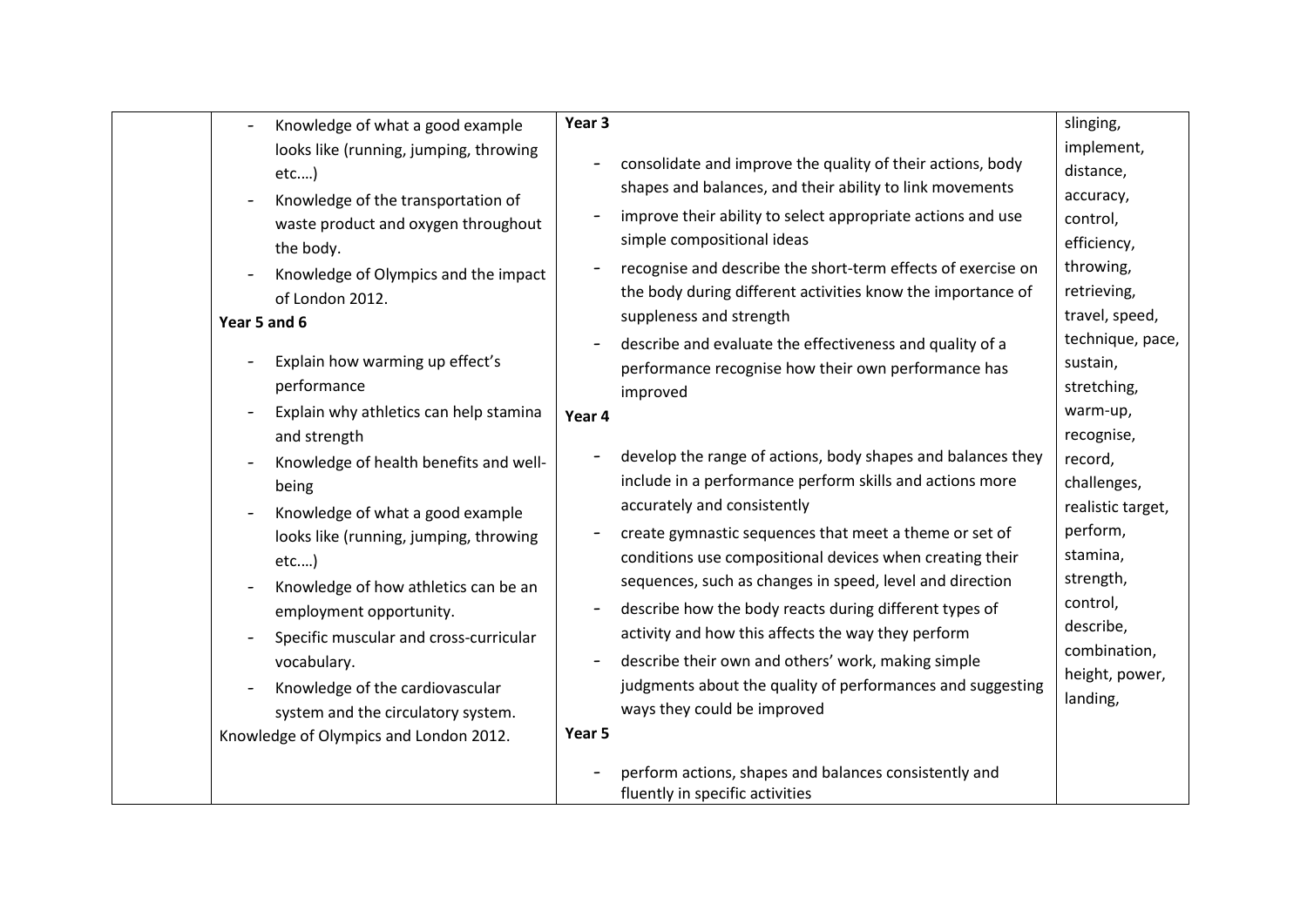|                          | choose and apply basic compositional ideas to the sequences<br>they create, and adapt them to new situations                                                                                                         |  |
|--------------------------|----------------------------------------------------------------------------------------------------------------------------------------------------------------------------------------------------------------------|--|
| $\overline{\phantom{a}}$ | know and understand the basic principles of warming up and<br>why it is important for good quality performance understand<br>why physical activity is good for their health                                          |  |
|                          | choose and use information and basic criteria to evaluate<br>their own and others' work                                                                                                                              |  |
| Year 6                   |                                                                                                                                                                                                                      |  |
|                          | combine and perform gymnastic actions, shape and balances<br>more fluently and effectively across the activity areas                                                                                                 |  |
| $\overline{\phantom{a}}$ | develop their own gymnastic sequences by understanding,<br>choosing and applying a range of compositional principles                                                                                                 |  |
| $\overline{\phantom{a}}$ | understand why warming up and cooling down are important<br>understand why exercise is good for health, fitness and<br>wellbeing and how to become healthier themselves carry out<br>warm ups safely and effectively |  |
|                          | evaluate their own and others' work suggest ways of making<br><i>improvements</i>                                                                                                                                    |  |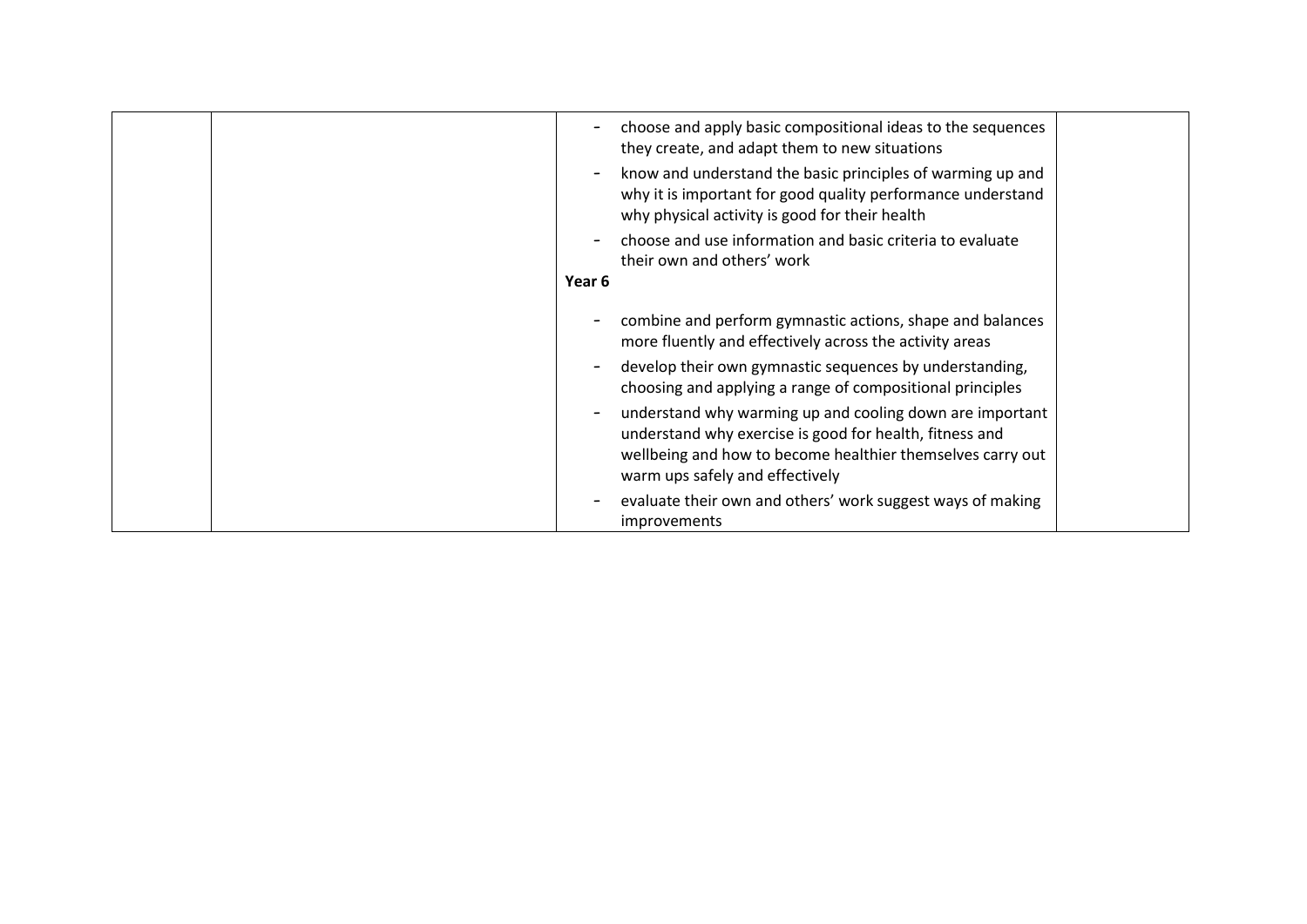| <b>Dance</b>                               |                                                                                                                                                                                                                                                                                                                                                                                                                                                                                                                                                                                                                                                                                                              |                                                                                                                                                                                                                                                                                                                                                                                                                                                                                                                                                                                                                                                                                                                                                                                                                                                                                                                                                                                                                                                                                                                                                |                                                                                                                                                                                                                                                                                                                                                                                                 |
|--------------------------------------------|--------------------------------------------------------------------------------------------------------------------------------------------------------------------------------------------------------------------------------------------------------------------------------------------------------------------------------------------------------------------------------------------------------------------------------------------------------------------------------------------------------------------------------------------------------------------------------------------------------------------------------------------------------------------------------------------------------------|------------------------------------------------------------------------------------------------------------------------------------------------------------------------------------------------------------------------------------------------------------------------------------------------------------------------------------------------------------------------------------------------------------------------------------------------------------------------------------------------------------------------------------------------------------------------------------------------------------------------------------------------------------------------------------------------------------------------------------------------------------------------------------------------------------------------------------------------------------------------------------------------------------------------------------------------------------------------------------------------------------------------------------------------------------------------------------------------------------------------------------------------|-------------------------------------------------------------------------------------------------------------------------------------------------------------------------------------------------------------------------------------------------------------------------------------------------------------------------------------------------------------------------------------------------|
| Subject                                    | Knowledge                                                                                                                                                                                                                                                                                                                                                                                                                                                                                                                                                                                                                                                                                                    | <b>Skills</b>                                                                                                                                                                                                                                                                                                                                                                                                                                                                                                                                                                                                                                                                                                                                                                                                                                                                                                                                                                                                                                                                                                                                  | Vocabulary                                                                                                                                                                                                                                                                                                                                                                                      |
| Please<br>refer to<br>rolling<br>programme | Compose<br>Year $1/2$<br>To understand the language of<br>direction and levels<br>To understand key dance vocabulary<br>To understand how to link movements<br>together to form a sequence<br>Year $3/4$<br>To understand key dance vocabulary<br>To understand how to use the body to<br>express emotions<br>To understand which movements form<br>a good sequence<br>To understand beat, tempo and<br>rhythm<br>To understand how speed affects the<br>quality of movement<br>Year $5/6$<br>To understand key dance vocabulary<br>To understand how to use the body to<br>create sequences of movements to<br>express emotions<br>To understand which movements form<br>an accurately, expressive sequence | Compose<br>Year $1/2$<br>Copy some moves<br>Develop control of movement using:<br>Actions (WHAT) - travel, stretch, twist, turn, jump<br>$\overline{a}$<br>Space (WHERE) - forwards, backwards, sideways, high, low,<br>safely showing an awareness of others<br>Relationships (WHO) – on own and with a partner by teaching<br>each other 2 movements to create a dance with 4 actions<br>Dynamics (HOW) - slowly, quickly, with appropriate expression<br>Use own ideas to sequence dance<br>Sequence and remember a short dance<br>Year 3/4<br>Create dance phrases/dances to communicate an idea<br>Develop movement using;<br>$\overline{\phantom{a}}$<br>Actions (WHAT); travel, turn, gesture, jump, stillness<br>$\overline{a}$<br>Space (WHERE); formation, direction and levels<br>$\overline{\phantom{a}}$<br>Relationships (WHO); whole group/duo/solo, unison/canon<br>$\overline{a}$<br>Dynamics (HOW); explore speed, energy<br>Choreographic devices; motif, motif development and repetition<br>Structure a dance phrase, connecting different ideas, showing a<br>clear beginning, middle and end<br>- Link phrases to music | travel, stretch,<br>twist, turn, jump<br>forwards,<br>backwards,<br>sideways, high,<br>low, expression,<br>movements,<br>sequence,<br>communicate<br>travel, turn,<br>gesture, jump,<br>stillness,<br>formation,<br>direction, levels,<br>whole<br>group/duo/solo,<br>unison/canon<br>Dynamics,<br>explore speed,<br>energy, motif,<br>motif<br>development,<br>formation,<br>direction, level, |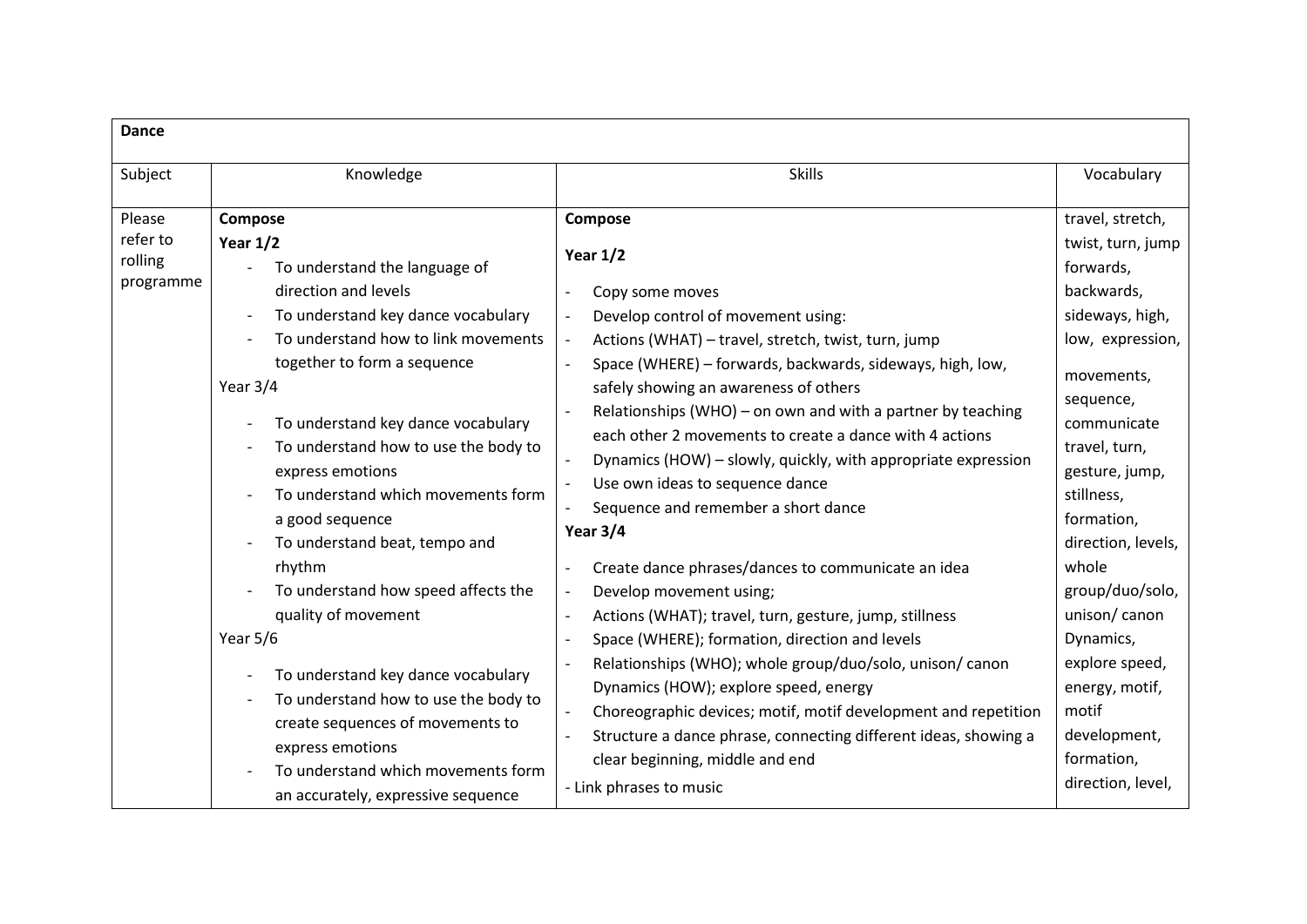| To understand beat, tempo and         | <b>Year 5/6</b>                                                                                           | pathways,                       |
|---------------------------------------|-----------------------------------------------------------------------------------------------------------|---------------------------------|
| rhythm and how it affects movement    |                                                                                                           | retrograde,                     |
| To understand how speed affects the   | Create longer, challenging dance phrases/dances<br>Select appropriate movement material to express        | repetition,                     |
| quality of movement and how to move   | ideas/thoughts/feelings                                                                                   | heavy, light,                   |
| with control and finesse              | Develop movement using; Actions (WHAT); travel, turn, gesture,                                            | flowing, sudden                 |
|                                       | jump, stillness                                                                                           |                                 |
| Perform                               | Space (WHERE); formation, direction, level, pathways                                                      | Control, co-                    |
|                                       | Relationships (WHO); solo/duo/trio, unison/canon/ contrast                                                | ordination,                     |
| Year $1/2$                            | Dynamics (HOW) explore speed, energy (e.g. heavy/light,                                                   | projection,                     |
| To understand key dance vocabulary    | flowing/sudden)                                                                                           | musicality,                     |
| To have an understanding of           | Choreographic devices; motif, motif development, repetition,<br>retrograde (performing motifs in reverse) | dynamic                         |
| coordination and control              | Link phrases to music                                                                                     | qualities,                      |
| To understand the meaning of rhythm   |                                                                                                           | mirroring,<br>complementary,    |
| To understand how to work             |                                                                                                           | contrasting,                    |
| collaboratively                       | Perform                                                                                                   | alignment,                      |
| To have an understanding of what a    | Year $1/2$                                                                                                | continuity,                     |
| polished dance may look like.         |                                                                                                           | rhythm,                         |
|                                       | Move spontaneously showing some control and co-ordination                                                 | pathways                        |
| Year 3/4                              | Move with confidence when walking, hopping, jumping, landing<br>$\overline{\phantom{a}}$                  |                                 |
| To understand different dance actions | Move with rhythm in the above actions<br>Demonstrate good balance                                         | Respond,                        |
| and how to link them effectively      | Move in time with music<br>$\overline{\phantom{a}}$                                                       | explore,                        |
| To understand dynamic qualities       | Co-ordinate arm and leg actions (e.g. march and clap)<br>$\overline{\phantom{a}}$                         | feelings,                       |
| To understand how to use the space    | Interact with a partner (e.g. holding hands, swapping places,                                             | preference,                     |
| around them effectively               | meeting and parting)                                                                                      | changes,                        |
| To understand the concept of          | Year 3/4                                                                                                  | healthy, styles,<br>traditions, |
| mirroring                             | Perform dance to an audience showing confidence                                                           | strengths,                      |
| To understand the difference between  | Show co-ordination, control and strength (Technical Skills)                                               | improvements,                   |
| complimentary and contrasting         | Show focus, projection and musicality (Expressive Skills)                                                 | historical,                     |
| To understand key dance vocabulary.   |                                                                                                           | aspects, social,                |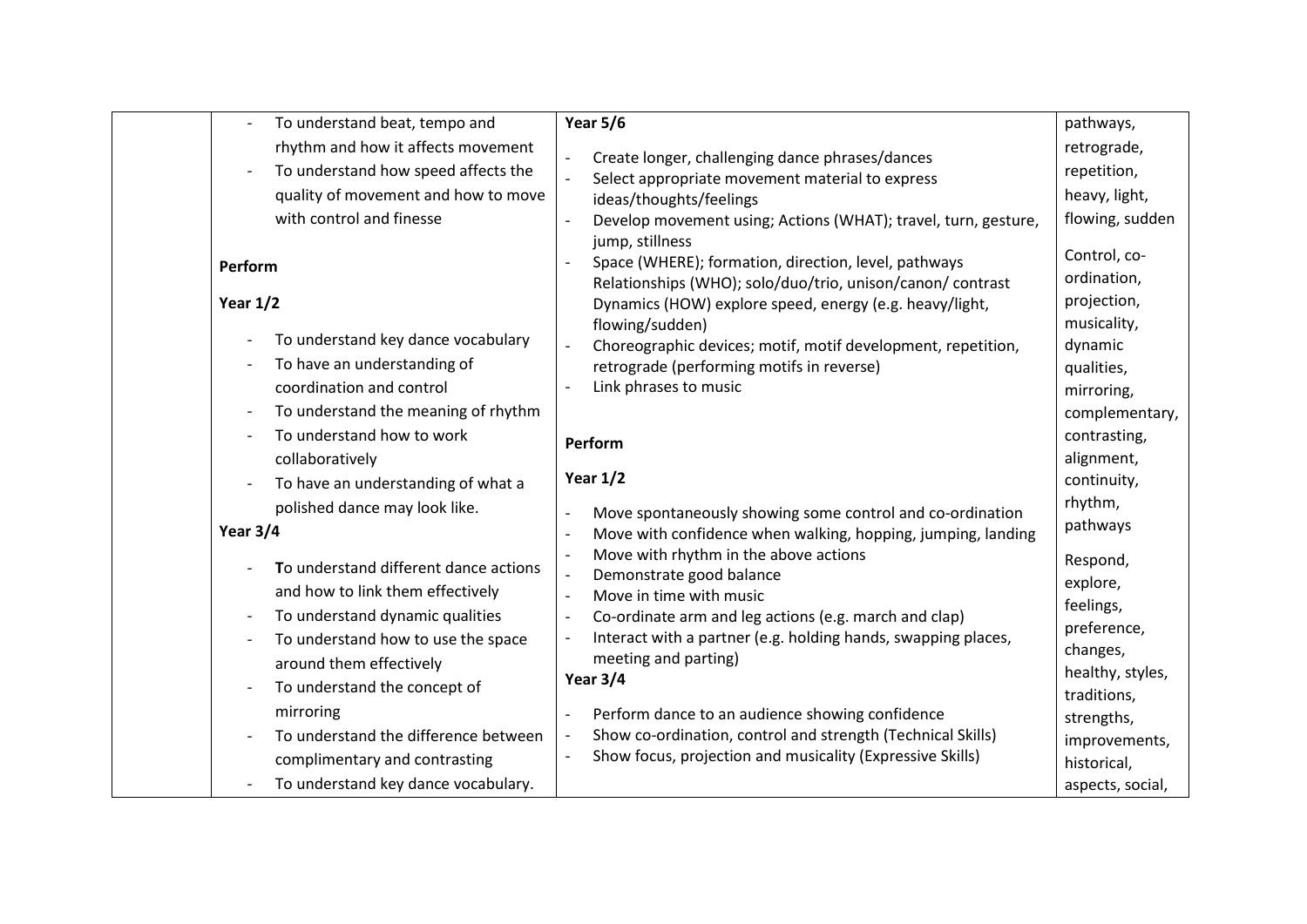| Year 5/6<br>To understand key dance vocabulary<br>$\overline{\phantom{a}}$<br>To understand the importance of<br>projection and how it affects the<br>quality of a performance<br>To understand a wide range of dance<br>actions and choose the most<br>appropriate<br>To understand how to move in unison<br>with another child or group<br>Appreciate<br>Year $1/2$<br>To understand key dance vocabulary<br>$\overline{\phantom{a}}$<br>To understand how to express<br>opinions and give constructive<br>feedback | Demonstrate different dance actions - travel, turn, gesture, jump<br>and stillness Demonstrate dynamic qualities - speed, energy and<br>continuity<br>Demonstrate use of space - levels, directions, pathways and<br>body shape Demonstrate different relationships - mirroring,<br>unison, canon, complementary & contrasting<br><b>Year 5/6</b><br>Perform dance to an audience showing confidence and<br>clarity of actions<br>Show co-ordination, control, alignment, flow of energy and<br>strength (Technical Skills)<br>Show focus, projection, sense of style and musicality<br>(Expressive Skills) Demonstrate a wide range of dance actions<br>- travel, turn, gesture, jump and stillness<br>Demonstrate dynamic qualities - speed, energy, continuity,<br>rhythm Demonstrate use of space - levels, directions,<br>pathways, size and body shape Demonstrate different<br>relationships - mirroring, unison, canon, complementary and<br>contrasting, body part to body part and physical contact | context,<br>evaluate,<br>compare,<br>constructive<br>feedback |
|-----------------------------------------------------------------------------------------------------------------------------------------------------------------------------------------------------------------------------------------------------------------------------------------------------------------------------------------------------------------------------------------------------------------------------------------------------------------------------------------------------------------------|---------------------------------------------------------------------------------------------------------------------------------------------------------------------------------------------------------------------------------------------------------------------------------------------------------------------------------------------------------------------------------------------------------------------------------------------------------------------------------------------------------------------------------------------------------------------------------------------------------------------------------------------------------------------------------------------------------------------------------------------------------------------------------------------------------------------------------------------------------------------------------------------------------------------------------------------------------------------------------------------------------------|---------------------------------------------------------------|
|                                                                                                                                                                                                                                                                                                                                                                                                                                                                                                                       | Appreciate                                                                                                                                                                                                                                                                                                                                                                                                                                                                                                                                                                                                                                                                                                                                                                                                                                                                                                                                                                                                    |                                                               |
| To understand how to act on feedback<br>To understand what happens to the<br>$\overline{\phantom{a}}$<br>body when we exercise<br>To understand how exercise can help<br>keep you healthy.                                                                                                                                                                                                                                                                                                                            | Year $1/2$<br>Respond to own work and that of others when exploring<br>ideas, feelings and preferences                                                                                                                                                                                                                                                                                                                                                                                                                                                                                                                                                                                                                                                                                                                                                                                                                                                                                                        |                                                               |
| Year 3/4                                                                                                                                                                                                                                                                                                                                                                                                                                                                                                              | Recognise the changes in the body when dancing and how                                                                                                                                                                                                                                                                                                                                                                                                                                                                                                                                                                                                                                                                                                                                                                                                                                                                                                                                                        |                                                               |
| To understand different dance                                                                                                                                                                                                                                                                                                                                                                                                                                                                                         | this can contribute to keeping healthy<br>Year $3/4$                                                                                                                                                                                                                                                                                                                                                                                                                                                                                                                                                                                                                                                                                                                                                                                                                                                                                                                                                          |                                                               |
| traditions<br>Understand and use simple dance<br>vocabulary                                                                                                                                                                                                                                                                                                                                                                                                                                                           | Show an awareness of different dance styles and traditions<br>Compare and comment on their own and other's work -<br>strengths and areas for improvement                                                                                                                                                                                                                                                                                                                                                                                                                                                                                                                                                                                                                                                                                                                                                                                                                                                      |                                                               |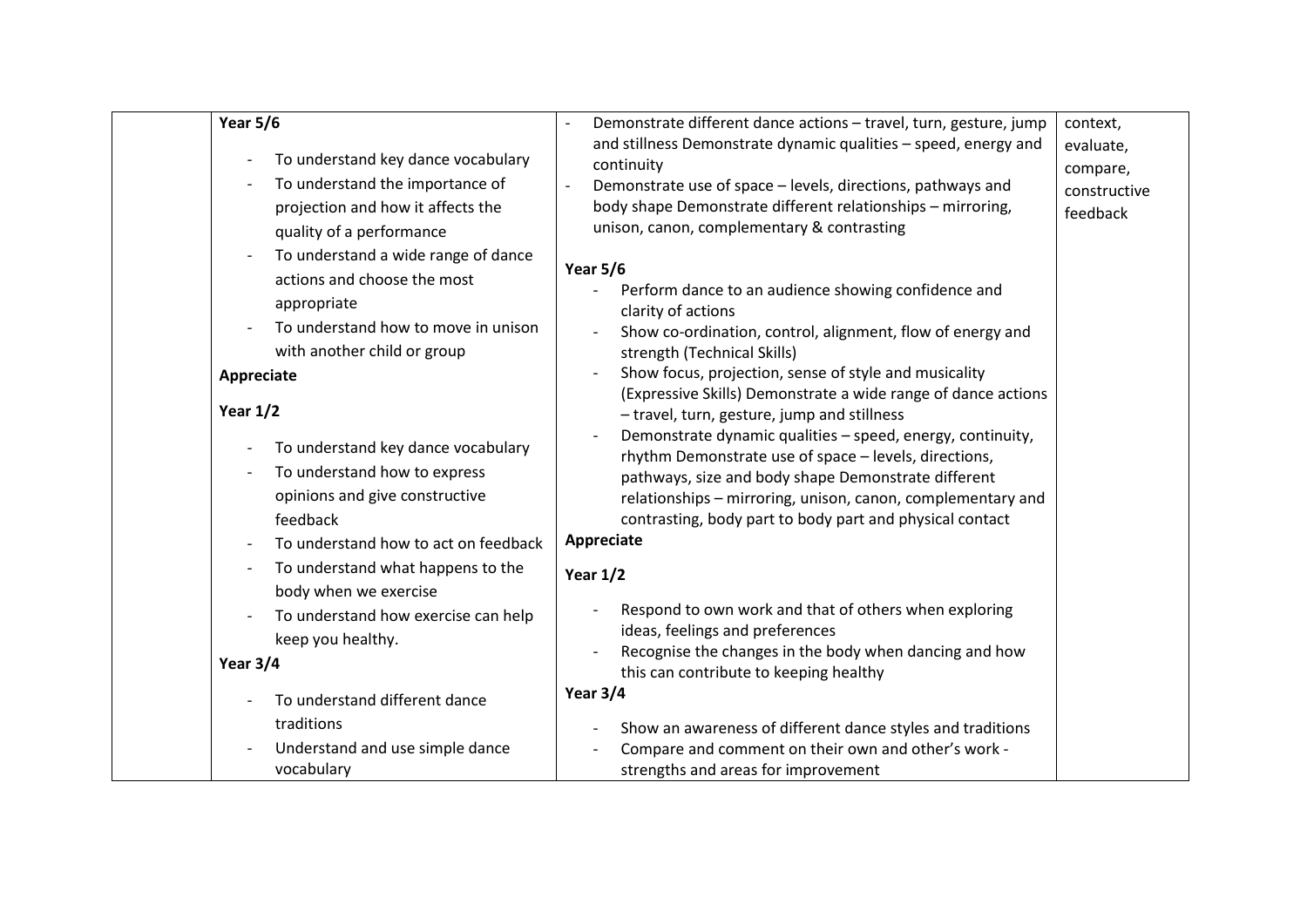| Year $5/6$<br>Understand why safety is important in                                                                                                                                                                                                                                                                                                                                                                                                                                                                                          |                                                                                                                                                              |
|----------------------------------------------------------------------------------------------------------------------------------------------------------------------------------------------------------------------------------------------------------------------------------------------------------------------------------------------------------------------------------------------------------------------------------------------------------------------------------------------------------------------------------------------|--------------------------------------------------------------------------------------------------------------------------------------------------------------|
| the studio<br>$\overline{\phantom{a}}$<br>Year $5/6$<br>To understand different dance styles,<br>$\overline{\phantom{a}}$<br>$\blacksquare$<br>traditions and aspects and where they<br>appear in history.<br>Understand and use dance vocabulary<br>$\sim$<br>Understand why safety is important in<br>$\overline{\phantom{a}}$<br>the studio<br>To understand how to compare their<br>$\overline{\phantom{a}}$<br>work to their peers of modelled<br>versions<br>To understand the importance of<br>$\overline{\phantom{a}}$<br>evaluation | Show an awareness of different dance styles, traditions and<br>aspects of their historical/social context<br>Compare and evaluate their own and others' work |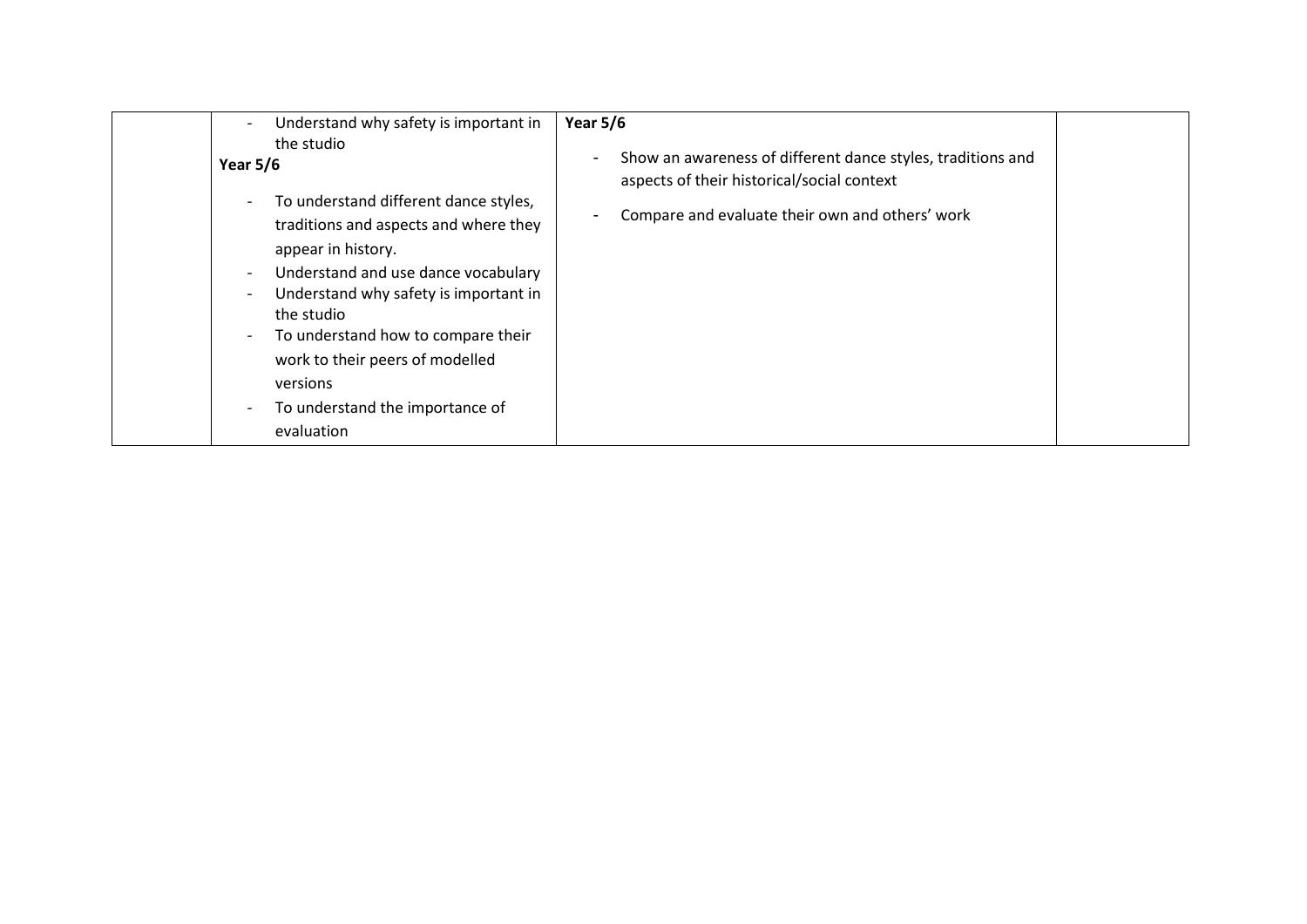| <b>Games</b>                               |                                                                                                                                                                                                                                                                                                                                                                                                                                                                                                                                                                                                                                                                                                                                                                                                                                                                                                                                                                                                                                                                                |                                                                                                                                                                                                                                                                                                                                                                                                                                                                                                                                                                                                                                                                                                                                                                                                                                                                                                                                                                                                                    |                                                                                                                                                                                                                                                                                                                                                                              |
|--------------------------------------------|--------------------------------------------------------------------------------------------------------------------------------------------------------------------------------------------------------------------------------------------------------------------------------------------------------------------------------------------------------------------------------------------------------------------------------------------------------------------------------------------------------------------------------------------------------------------------------------------------------------------------------------------------------------------------------------------------------------------------------------------------------------------------------------------------------------------------------------------------------------------------------------------------------------------------------------------------------------------------------------------------------------------------------------------------------------------------------|--------------------------------------------------------------------------------------------------------------------------------------------------------------------------------------------------------------------------------------------------------------------------------------------------------------------------------------------------------------------------------------------------------------------------------------------------------------------------------------------------------------------------------------------------------------------------------------------------------------------------------------------------------------------------------------------------------------------------------------------------------------------------------------------------------------------------------------------------------------------------------------------------------------------------------------------------------------------------------------------------------------------|------------------------------------------------------------------------------------------------------------------------------------------------------------------------------------------------------------------------------------------------------------------------------------------------------------------------------------------------------------------------------|
| Subject                                    | Knowledge                                                                                                                                                                                                                                                                                                                                                                                                                                                                                                                                                                                                                                                                                                                                                                                                                                                                                                                                                                                                                                                                      | <b>Skills</b>                                                                                                                                                                                                                                                                                                                                                                                                                                                                                                                                                                                                                                                                                                                                                                                                                                                                                                                                                                                                      | Vocabulary                                                                                                                                                                                                                                                                                                                                                                   |
| Please<br>refer to<br>rolling<br>programme | Years $1-6$<br>Knowledge of vocabulary specific to sport / age<br>Knowing what basic movements patterns are<br>Understand key principles of individual sport and<br>$\overline{\phantom{a}}$<br>team games<br>Knowledge and understanding of rules<br>(implementation of rules also)<br>Knowing what an effective team looks like (poor and<br>good examples)<br>Knowing and understanding wider health benefits of<br>sport and team games<br>Knowing how social sport can improve mental well-<br>being.<br>Knowledge of how diet and exercise can benefit the<br>body.<br>Understanding sport is inclusive and diverse<br>$\overline{\phantom{a}}$<br>Knowing famous sporting heroes / stars<br>$\blacksquare$<br>Career opportunities linked to sporting games<br>Understanding the different roles and responsibilities<br>$\overline{\phantom{a}}$<br>of team mates, more specifically your role and<br>responsibility within the team.<br>Understand your own physical capabilities and how<br>you can set targets and improve physical / mental /<br>diet performance. | Years $1 - 2$<br>master basic movements including running,<br>jumping, throwing and catching, as well as<br>developing balance, agility and co-ordination, and<br>begin to apply these in a range of activities<br>participate in team games, developing simple<br>tactics for attacking and defending<br>perform dances, using simple movement patterns<br>Practice different skills associated with simple<br>games (e.g. coordinating throwing and catching)<br>Work co-operatively in teams<br>Years $3 - 4$<br>use running, jumping, throwing and catching in<br>isolation and in combination<br>play competitive games, modified where<br>appropriate [for example, badminton, basketball,<br>cricket, football, hockey, netball, rounders and<br>tennis], and apply basic principles suitable for<br>attacking and defending<br>develop flexibility, strength, technique, control<br>and balance [for example, through athletics and<br>gymnastics]<br>perform dances using a range of movement<br>patterns | Movement,<br>running,<br>jumping,<br>throwing,<br>catching,<br>balance, agility,<br>coordination,<br>team, attacking,<br>defending,<br>competitive,<br>perform,<br>isolation,<br>combination,<br>flexibility,<br>strength,<br>technique,<br>control, balance,<br>athletics,<br>gymnastics,<br>pattern,<br>outdoor,<br>adventure,<br>performance,<br>improvement,<br>achieve, |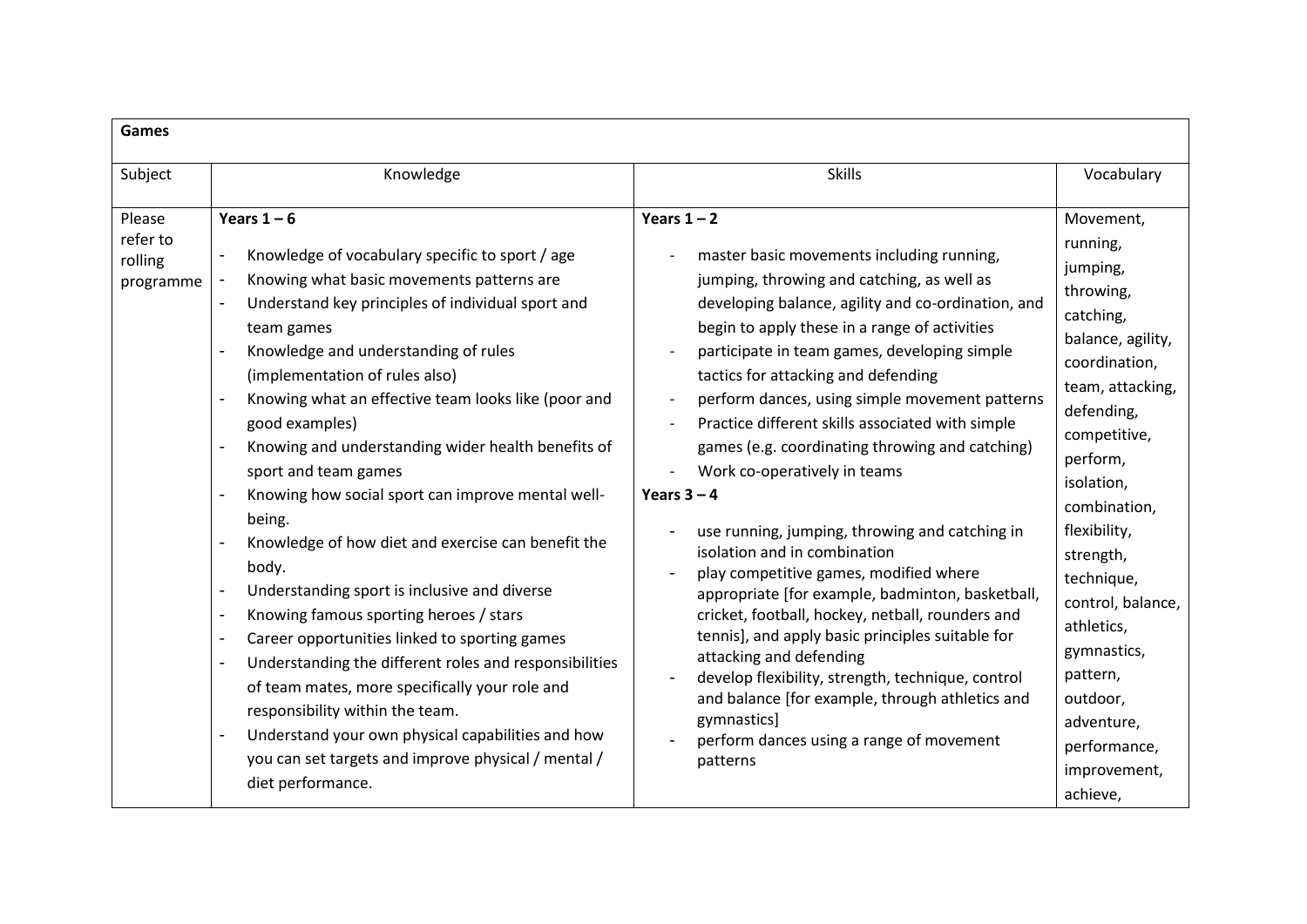| $\blacksquare$<br>٠ | Knowledge of tactics and how superior tactics can<br>out-weigh skill and ability<br>Knowledge of skill and ability (the difference between<br>the two). | take part in outdoor and adventurous activity<br>challenges both individually and within a team<br>compare their performance with previous ones<br>and demonstrate improvement to achieve their<br>personal best<br>Practice skills in isolation and combination (e.g.<br>throwing and catching with greater accuracy)<br>Work well as a team in competitive games<br>Apply basic principles of attacking and defending<br>Develop an understanding of fair play (respect<br>team -mates and opponents)<br>Years $5 - 6$<br>Develop techniques of a variety of skills to maximise<br>team effectiveness<br>Use the skills e.g. of throwing and catching to gain<br>points in competitive games (fielding)<br>Use tactics when attacking or defending Apply rules of<br>fair play to competitive games | personal best,<br>demonstrate,<br>skills,<br>cooperative,<br>accuracy,<br>principles, fair<br>play, respect,<br>team mates,<br>opponents,<br>techniques,<br>points, fielding,<br>rules. |
|---------------------|---------------------------------------------------------------------------------------------------------------------------------------------------------|-------------------------------------------------------------------------------------------------------------------------------------------------------------------------------------------------------------------------------------------------------------------------------------------------------------------------------------------------------------------------------------------------------------------------------------------------------------------------------------------------------------------------------------------------------------------------------------------------------------------------------------------------------------------------------------------------------------------------------------------------------------------------------------------------------|-----------------------------------------------------------------------------------------------------------------------------------------------------------------------------------------|
|---------------------|---------------------------------------------------------------------------------------------------------------------------------------------------------|-------------------------------------------------------------------------------------------------------------------------------------------------------------------------------------------------------------------------------------------------------------------------------------------------------------------------------------------------------------------------------------------------------------------------------------------------------------------------------------------------------------------------------------------------------------------------------------------------------------------------------------------------------------------------------------------------------------------------------------------------------------------------------------------------------|-----------------------------------------------------------------------------------------------------------------------------------------------------------------------------------------|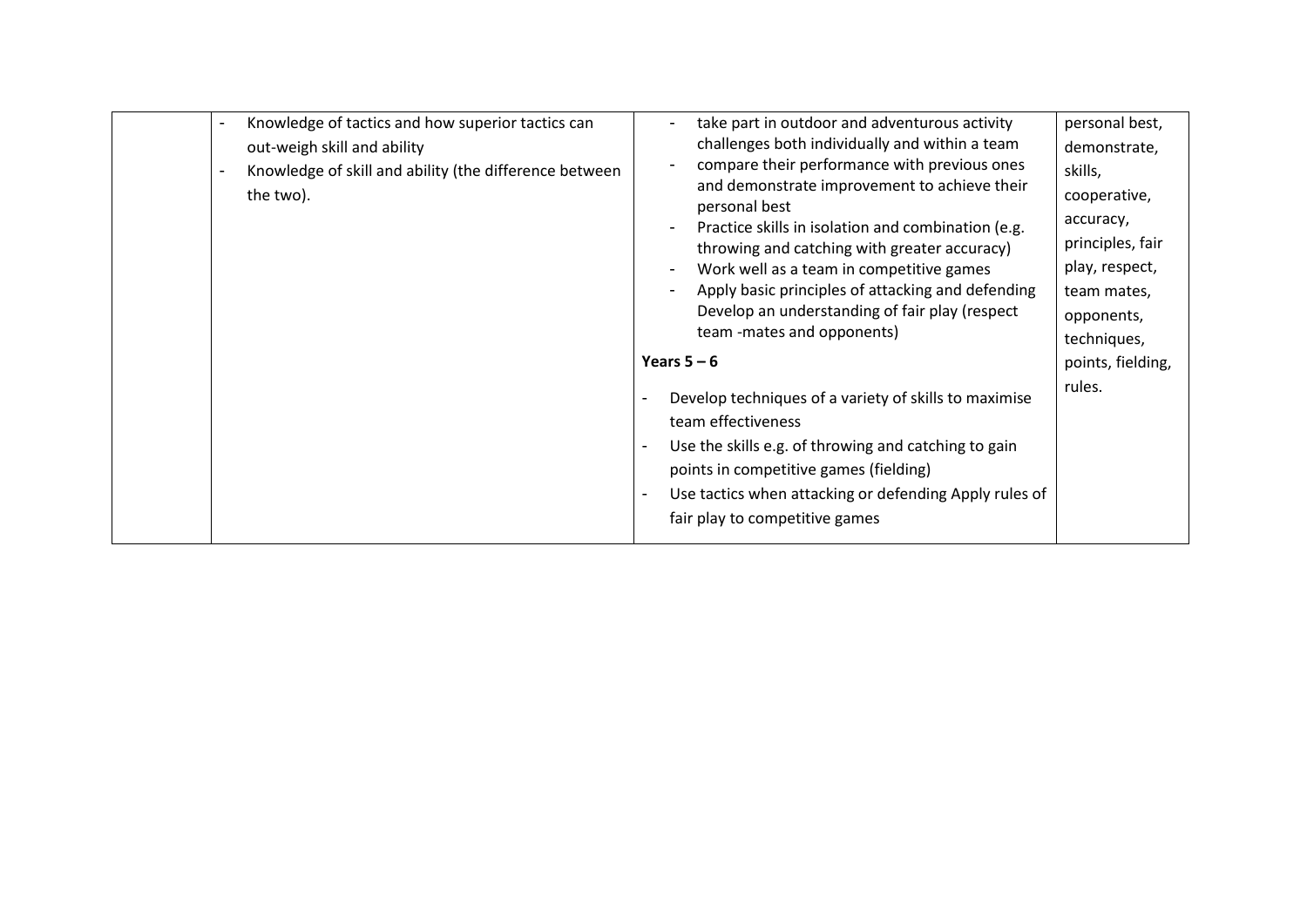| <b>Gymnastics</b>                          |                                                                                                                                                                                                                                                                                                                                                                                                                                                                                                                                                                                                                                                                                                                                                                            |                                                                                                                                                                                                                                                                                                                                                                                                                                                                                                                                                                                                                                                                                                                                                                                                                                                                                                                                                                                                                                                                                                                                                                                                                                                                                                                                                                                                                                        |                                                                                                                                                                                                                                                                                                                                                                                                    |
|--------------------------------------------|----------------------------------------------------------------------------------------------------------------------------------------------------------------------------------------------------------------------------------------------------------------------------------------------------------------------------------------------------------------------------------------------------------------------------------------------------------------------------------------------------------------------------------------------------------------------------------------------------------------------------------------------------------------------------------------------------------------------------------------------------------------------------|----------------------------------------------------------------------------------------------------------------------------------------------------------------------------------------------------------------------------------------------------------------------------------------------------------------------------------------------------------------------------------------------------------------------------------------------------------------------------------------------------------------------------------------------------------------------------------------------------------------------------------------------------------------------------------------------------------------------------------------------------------------------------------------------------------------------------------------------------------------------------------------------------------------------------------------------------------------------------------------------------------------------------------------------------------------------------------------------------------------------------------------------------------------------------------------------------------------------------------------------------------------------------------------------------------------------------------------------------------------------------------------------------------------------------------------|----------------------------------------------------------------------------------------------------------------------------------------------------------------------------------------------------------------------------------------------------------------------------------------------------------------------------------------------------------------------------------------------------|
| Subject                                    | Knowledge                                                                                                                                                                                                                                                                                                                                                                                                                                                                                                                                                                                                                                                                                                                                                                  | <b>Skills</b>                                                                                                                                                                                                                                                                                                                                                                                                                                                                                                                                                                                                                                                                                                                                                                                                                                                                                                                                                                                                                                                                                                                                                                                                                                                                                                                                                                                                                          | Vocabulary                                                                                                                                                                                                                                                                                                                                                                                         |
| Please<br>refer to<br>rolling<br>programme | <b>Year 1 - 6</b><br>Knowledge of good examples and<br>poor examples of balance, running,<br>jumping<br>Knowledge of different movement<br>patterns<br>Knowledge of ways to control jumps<br>and landings<br>Knowledge of safety concerns in<br>gymnastics<br>Knowledge of body parts<br>$\qquad \qquad \blacksquare$<br>Knowledge of fine motor movements<br>and gross motor movements<br>Knowledge of employment<br>opportunities<br>Knowledge of wider sporting clubs<br>that can be accessed outside of<br>school<br>Knowledge of symmetrical and<br>asymmetrical balance<br>Understanding the impact of sporting<br>$\overline{\phantom{a}}$<br>stars and Olympics.<br>Know how to apply their knowledge<br>$\overline{\phantom{a}}$<br>of gymnastics into a sequence | Year 1 and 2<br>Perform gymnastic sequence with a balance, a travelling action, a jump<br>and a roll Teach sequence to a partner and perform together<br>Stand and sit "like a gymnast" Explore the 5 basic shapes:<br>straight/tucked/star/ straddle/pike Balance in these shapes on large<br>body parts: back, front, side, bottom<br>Explore balance on front and back so that extended arms and legs are<br>held off the floor (arch and dish shapes respectively)<br>Develop balance by showing good tension in the core and tension and<br>extension in the arms and legs, hands and feet<br>Develop balance on front and back so that extended arms and legs are<br>held off the floor (arch and dish shapes respectively)<br>Challenge balance and use of core strength by exploring and<br>developing use of upper body strength taking weight on hands and<br>feet – front support (press up position) and back support (opposite)<br>NB: ensure hands are always flat on floor and fingers point the same<br>way as toes<br>Begin to travel on hands and feet (hands flat on floor and fully extend<br>arms) Monkey walk (bent legs and extended arms) Caterpillar walk<br>(hips raised so legs as well as arms can be fully extended.<br>Keep hands still while walking feet towards hands, keep feet still while<br>walking hands away from feet until in front support position) Bunny<br>hop (transfer weight to hands) | Acrobatic,<br>apparatus,<br>balance,<br>bounce,<br>dismount,<br>gymnastics,<br>handstand,<br>landing,<br>somersault,<br>springboard,<br>trampoline,<br>tumble, twist,<br>vault, exercise,<br>tuck jump, pike<br>jump, standing,<br>jumping,<br>throwing,<br>running, health,<br>diet, teddy bear<br>roll, forward<br>roll, counter<br>tension, counter<br>balance,<br>balance,<br>perform, action, |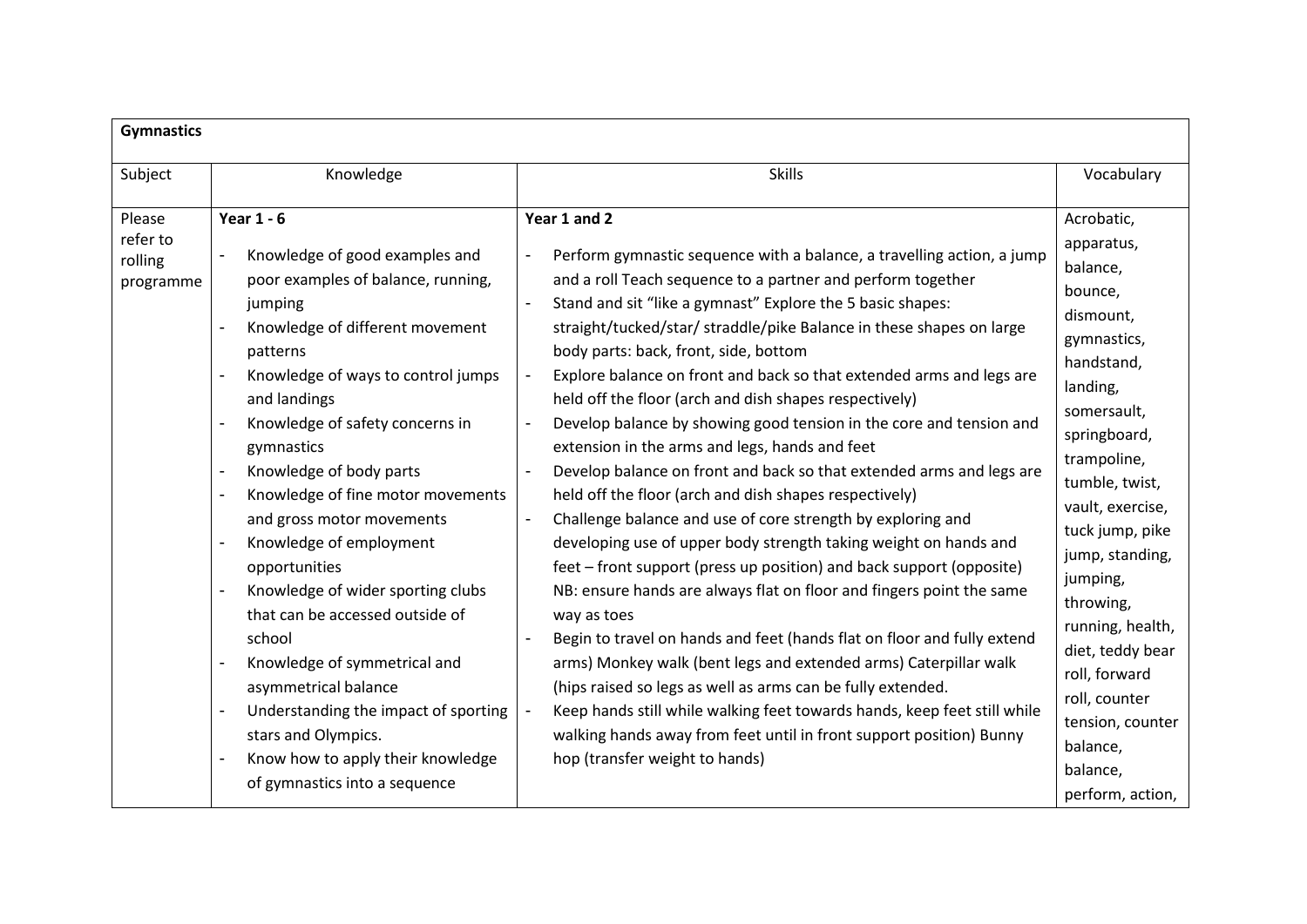| Knowledge of vocabulary specific to<br>$\overline{\phantom{a}}$ | Continue to develop control in different rolls Pencil roll - from back to   | sequence,         |
|-----------------------------------------------------------------|-----------------------------------------------------------------------------|-------------------|
| year group                                                      | front keeping body and limbs in straight shape Egg roll - lie on side in    | partner, speed,   |
| Muscle and skeletal system -                                    | tucked shape, holding knees tucked into chest roll onto back and onto       | travelling,       |
| scientific terminology for each bone                            | other side. Repeat to build up core strength Dish roll - with extended      | rolling, jumping, |
| and muscle                                                      | arms and legs off the floor, roll from dish to arch shape slowly and with   | asymmetrical,     |
| Knowledge of what a sequence is.<br>$\blacksquare$              | control Begin forward roll (crouch in tucked shape, feet on floor, hands    | symmetrical,      |
|                                                                 | flat on floor in front. Keep hands and feet still, raise hips in the air to | mirroring,        |
|                                                                 | inverted 'V' position                                                       | shapes, balance,  |
|                                                                 | Year 3 and 4                                                                | twisting,         |
|                                                                 |                                                                             | turning,          |
|                                                                 | Perform a gymnastic sequence with clear changes of speed, 3 different       | gymnast,          |
|                                                                 | balances with 3 different ways of travelling                                | straight tucked,  |
|                                                                 | Work with a partner to create a sequence. From starting shape move          | star, straddle,   |
|                                                                 | together by e.g. travelling on hands and feet, rolling, jumping. Then       | pike, arch, dish, |
|                                                                 | move apart to finish                                                        | tension, core,    |
|                                                                 | Explore and develop use of upper body strength taking weight on             | extension,        |
|                                                                 | hands and feet - front support (press up position) and back support         | contraction,      |
|                                                                 | (opposite) NB: ensure hands are always flat on floor and fingers point      | upper body        |
|                                                                 | the same way as toes                                                        | strength,         |
|                                                                 | Explore balancing on combinations of 1/2/3/4 "points" e.g. 2 hands          | weight, points,   |
|                                                                 | and 1 foot, head and 2 hands in a tucked head stand Balance on floor        | apparatus,        |
|                                                                 | and apparatus exploring which body parts are the safest to use Explore      | acrobatic         |
|                                                                 | balancing with a partner: facing, besides, behind and on different          |                   |
|                                                                 | levels Move in and out of balance fluently                                  |                   |
|                                                                 | Use a variety of rolling actions to travel on the floor and along           |                   |
|                                                                 | apparatus Travel with a partner; move away from and together on the         |                   |
|                                                                 | floor and on apparatus                                                      |                   |
|                                                                 | Travel at different speeds e.g. move slowly into a balance, travel          |                   |
|                                                                 | quickly before jumping                                                      |                   |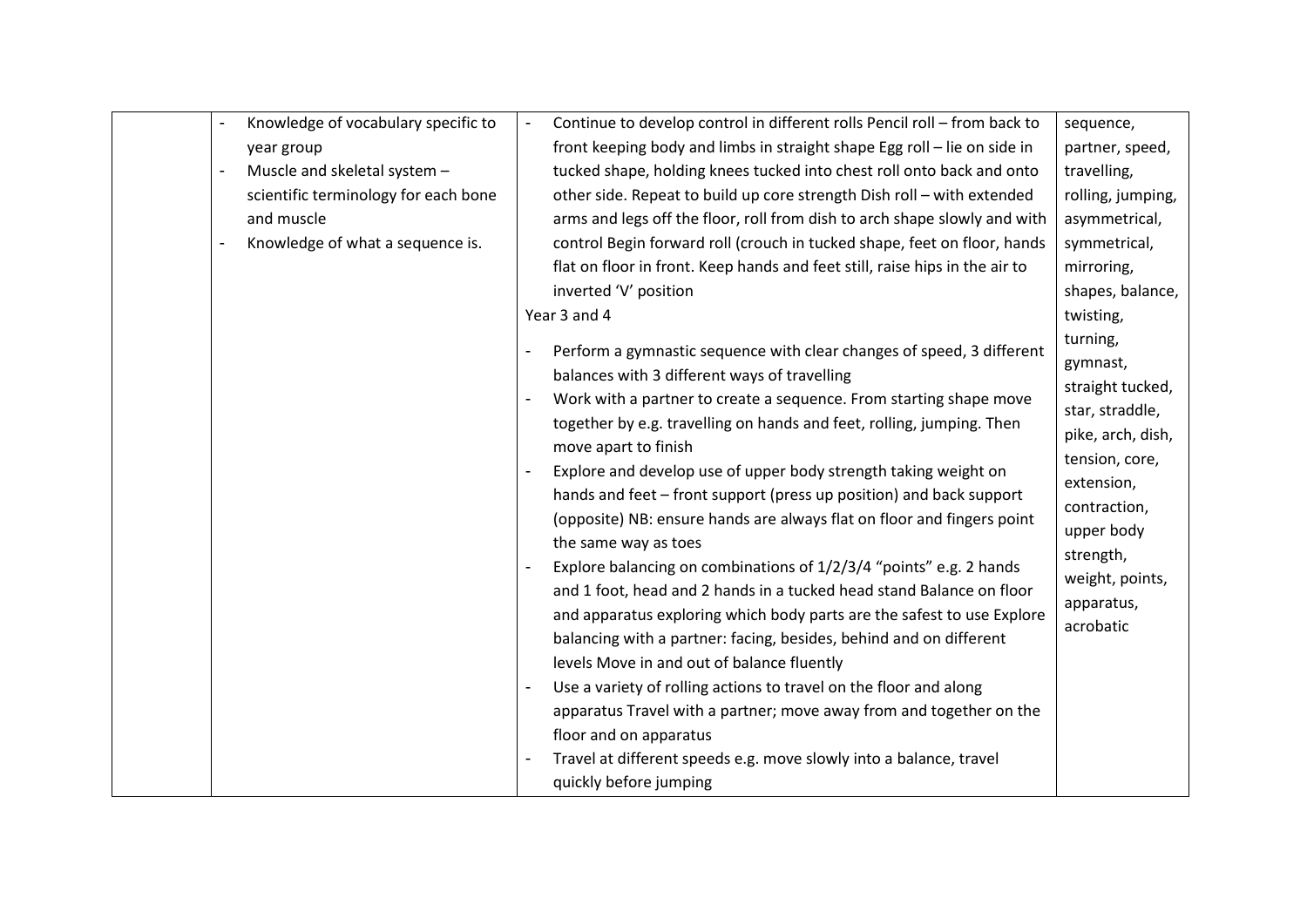|  | Travel in different pathways on the floor and using apparatus, explore                                |  |
|--|-------------------------------------------------------------------------------------------------------|--|
|  | different entry and exit points other than travelling in a straight line on                           |  |
|  | apparatus                                                                                             |  |
|  | Explore leaping forward in stag jump, taking off from one foot and                                    |  |
|  | landing on the other (on floor and along bench controlling take-off and                               |  |
|  | landing) Add a quarter or half turn into a jump before landing Make a                                 |  |
|  | twisted shape in the air and control landing by keeping body upright                                  |  |
|  | throughout the twisting action                                                                        |  |
|  | Continue to develop control in rolling actions on the floor, off and                                  |  |
|  | along apparatus or in time with a partner.                                                            |  |
|  | Combine the phases of earlier rolling actions to perform the full                                     |  |
|  | forward roll Begin the backward roll                                                                  |  |
|  | Year 5 and 6                                                                                          |  |
|  |                                                                                                       |  |
|  | Create a sequence of up to 8 elements: (e.g. a combination of                                         |  |
|  | asymmetrical shapes and balances and symmetrical rolling and                                          |  |
|  | jumping actions; changes of direction and level and show mirroring;                                   |  |
|  | and matching shapes and balances<br>Create a longer more complex sequence of up to 10 elements e.g. a |  |
|  | combination of counter balance/ counter tension, twisting/turning,                                    |  |
|  | travelling on hands and feet, as well as jumping and rolling                                          |  |
|  | Perform balances with control, showing good body tension Mirror and                                   |  |
|  |                                                                                                       |  |
|  | match partner's balance i.e. making same shape on a different level or<br>in a different place        |  |
|  | Explore symmetrical and asymmetrical balances on own and with a                                       |  |
|  |                                                                                                       |  |
|  | partner                                                                                               |  |
|  | Explore and develop control in taking some/all of a partner's weight                                  |  |
|  | using counter balance (pushing against) and counter tension (pulling                                  |  |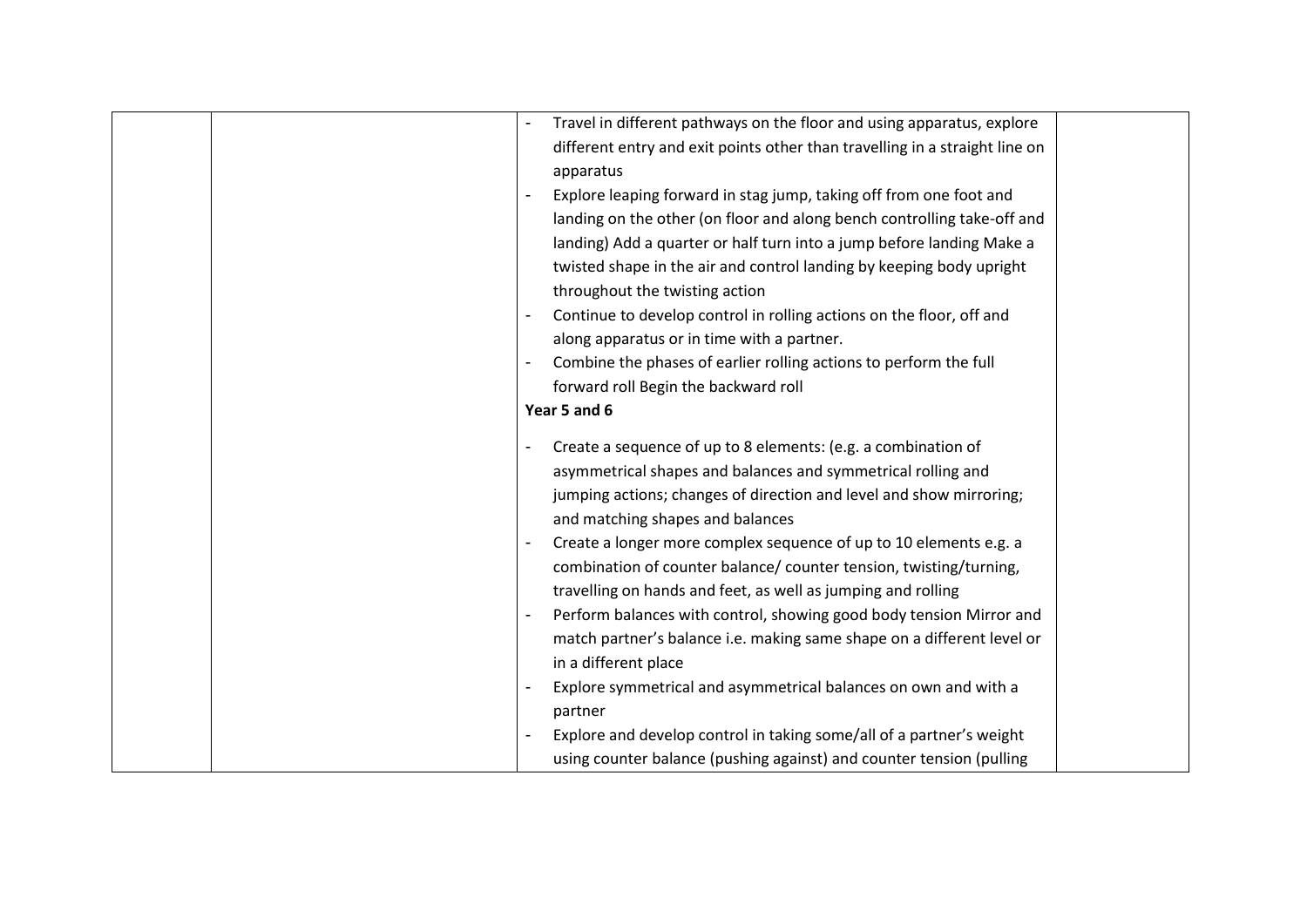|                          | away from) Perform a range of acrobatic balances with a partner on      |  |
|--------------------------|-------------------------------------------------------------------------|--|
|                          | the floor and on different levels on apparatus                          |  |
|                          | Perform group balances at the beginning, middle or end of a sequence.   |  |
|                          | Consider how to move in and out of these balances with fluency and      |  |
|                          | control                                                                 |  |
|                          | Begin to take more weight on hands when progressing bunny hop into      |  |
|                          | hand stand                                                              |  |
|                          | Travel sideways in a bunny hop and develop into cartwheeling action     |  |
|                          | keeping knees tucked in and by placing one hand then the other on the   |  |
|                          | floor                                                                   |  |
|                          | Increase the variety of pathways, levels and speeds at which you travel |  |
| $\overline{\phantom{a}}$ | Travel in time with a partner, move away from and back to a partner     |  |
|                          | Make symmetrical and asymmetrical shapes in the air Jump along,         |  |
|                          | over and off apparatus of varying height with control in the air and on |  |
|                          | landing                                                                 |  |
| $\overline{\phantom{a}}$ | Explore different starting and finishing positions when rolling e.g.    |  |
|                          | forward roll from a straddle position on feet and end in a straddle     |  |
|                          | position on floor or feet/begin a backward roll from standing in a      |  |
|                          | straight position, ending in a straddle position on feet                |  |
| $\overline{\phantom{a}}$ | Explore symmetry and asymmetry throughout the rolling actions           |  |
|                          |                                                                         |  |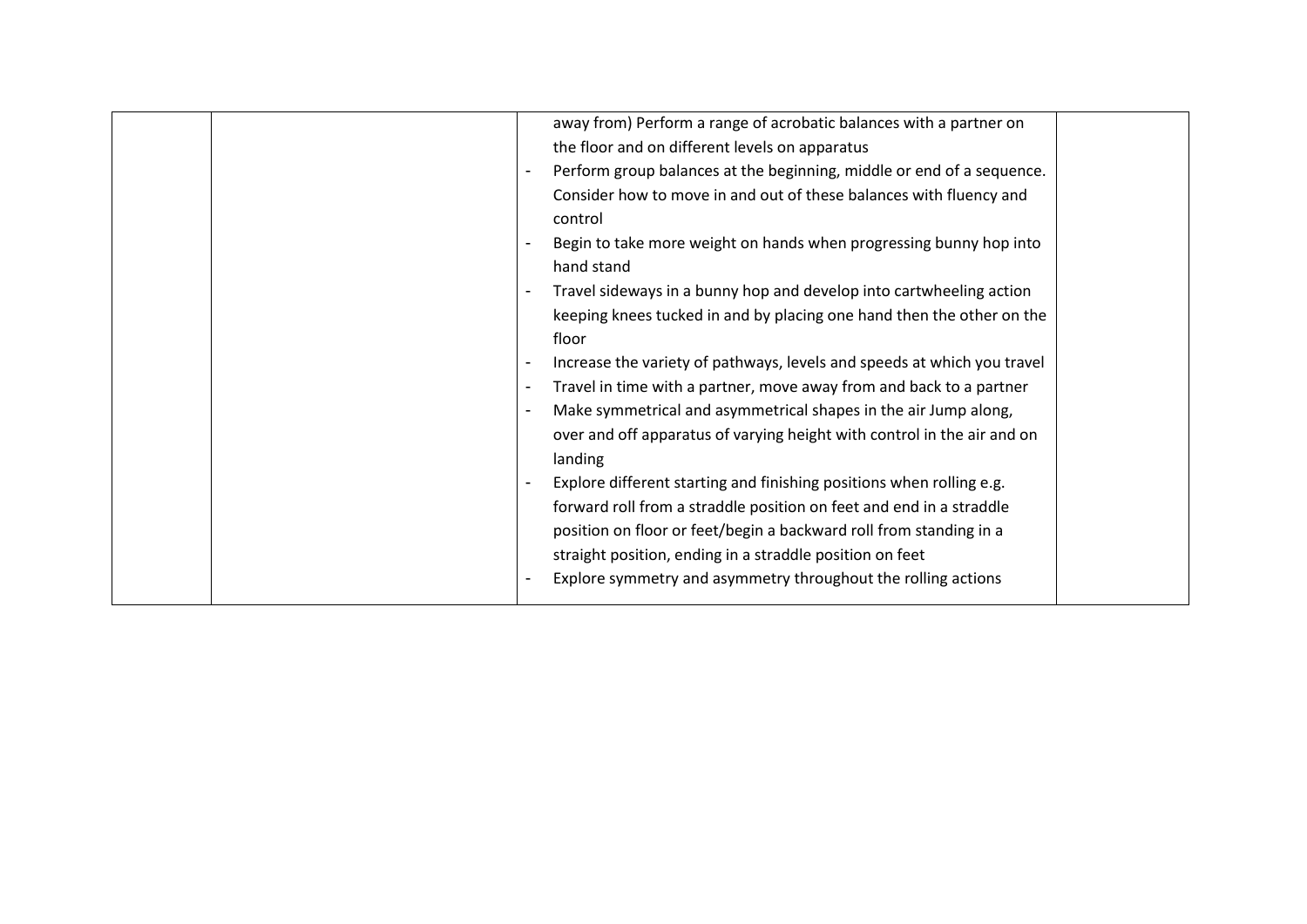| <b>Outdoor adventurous activity</b>        |                                                                                                                                                                                                                                                                                                                                                                                                                                                                                                                                                                                                                                                                                                                                                                                                                                                                                                                                                                        |                                                                                                                                                                                                                                                                                                                                                                                                                                                                                                                                                                                                                                                                                                                                                                                                                                                                                                                                                                                                                                                                                                                         |                                                                                                                                                                                                                                                                                                                       |  |
|--------------------------------------------|------------------------------------------------------------------------------------------------------------------------------------------------------------------------------------------------------------------------------------------------------------------------------------------------------------------------------------------------------------------------------------------------------------------------------------------------------------------------------------------------------------------------------------------------------------------------------------------------------------------------------------------------------------------------------------------------------------------------------------------------------------------------------------------------------------------------------------------------------------------------------------------------------------------------------------------------------------------------|-------------------------------------------------------------------------------------------------------------------------------------------------------------------------------------------------------------------------------------------------------------------------------------------------------------------------------------------------------------------------------------------------------------------------------------------------------------------------------------------------------------------------------------------------------------------------------------------------------------------------------------------------------------------------------------------------------------------------------------------------------------------------------------------------------------------------------------------------------------------------------------------------------------------------------------------------------------------------------------------------------------------------------------------------------------------------------------------------------------------------|-----------------------------------------------------------------------------------------------------------------------------------------------------------------------------------------------------------------------------------------------------------------------------------------------------------------------|--|
| Subject                                    | Knowledge                                                                                                                                                                                                                                                                                                                                                                                                                                                                                                                                                                                                                                                                                                                                                                                                                                                                                                                                                              | <b>Skills</b>                                                                                                                                                                                                                                                                                                                                                                                                                                                                                                                                                                                                                                                                                                                                                                                                                                                                                                                                                                                                                                                                                                           | Vocabulary                                                                                                                                                                                                                                                                                                            |  |
| Please<br>refer to<br>rolling<br>programme | Years $1-6$<br>Knowing what a map is and what a map<br>looks like<br>Be aware of dangers in the area<br>$\overline{\phantom{a}}$<br>Knowing what the compass points are<br>$\overline{\phantom{a}}$<br>Knowing what is a trail / main road /<br>footpath<br>Knowing what is appropriate clothing and<br>$\overline{\phantom{a}}$<br>equipment for OAA.<br>Knowledge of orienteering and what this<br>$\overline{\phantom{a}}$<br>sport is about<br>What is a role and what does the term,<br>$\overline{\phantom{a}}$<br>responsibility mean?<br>Knowledge of successful teams and how<br>$\overline{\phantom{a}}$<br>they perform to the optimum standard.<br>What is a strategy? What does it mean to<br>$\overline{\phantom{a}}$<br>be strategic?<br>What is an effective strategy? Identify the<br>$\overline{\phantom{a}}$<br>most efficient strategy.<br>Knowledge of shelter and basic survival<br>$\overline{\phantom{a}}$<br>skills (food, water and shelter) | Years 1 and 2<br>Identify positions on simple maps and diagrams of familiar<br>environments e.g. in relation to position of desk in plan of<br>classroom Use simple maps and diagrams to follow a trail<br>Begin to work co-operatively with others Plan and share ideas<br>Discuss how to follow trails and solve problems Select<br>appropriate equipment for the task<br>Years 3 and 4<br>Orientate simple maps and plans Mark control points in<br>correct position on map or plan Find way back to a base point<br>Co-operate and share roles within a group Listen to each<br>other's ideas when planning a task and adapt Take<br>responsibility for a role within the group Recognise that some<br>outdoor adventurous activities can be dangerous Follow rules<br>to keep self and others safe<br>Select appropriate equipment/route/people to solve a<br>problem successfully Choose effective strategies and change<br>ideas if not working<br>Year 5 and 6<br>Draw maps and plans and set trails for others to follow Use<br>the eight points of the compass to orientate Plan an<br>orienteering challenge | Maps, diagrams,<br>environments,<br>symbol, trail,<br>orientate,<br>control points,<br>base point,<br>compass,<br>orienteering,<br>cooperation,<br>plan, share,<br>listen,<br>responsibility,<br>role, danger,<br>safe, strengths,<br>strategy,<br>problem,<br>equipment,<br>route, shelter,<br>implement,<br>refine. |  |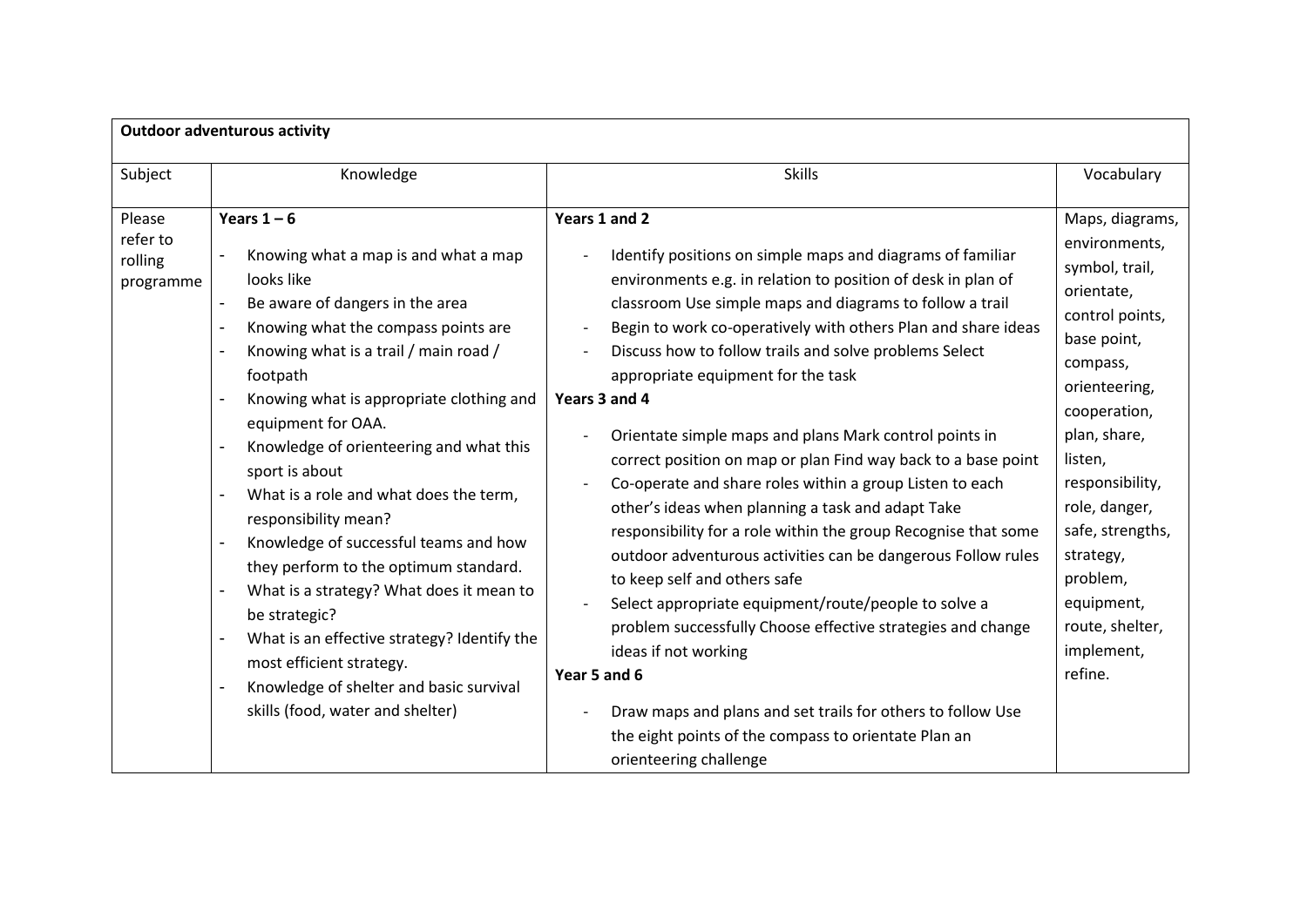|                                            |                                                                                                                                                                                                        | Plan and share roles within the group based on each other's<br>strengths Understand individuals' roles and responsibilities<br>Adapt roles or ideas if they are not working Recognise and talk<br>about the dangers of tasks Recognise how to keep themselves<br>and others safe<br>Plan strategies to solve problems/plan routes/follow<br>trails/build shelters etc. Implement and refine strategies |                                                                                                                                         |
|--------------------------------------------|--------------------------------------------------------------------------------------------------------------------------------------------------------------------------------------------------------|--------------------------------------------------------------------------------------------------------------------------------------------------------------------------------------------------------------------------------------------------------------------------------------------------------------------------------------------------------------------------------------------------------|-----------------------------------------------------------------------------------------------------------------------------------------|
| <b>Swimming</b>                            |                                                                                                                                                                                                        |                                                                                                                                                                                                                                                                                                                                                                                                        |                                                                                                                                         |
| Subject                                    | Knowledge                                                                                                                                                                                              | <b>Skills</b>                                                                                                                                                                                                                                                                                                                                                                                          | Vocabulary                                                                                                                              |
| Please<br>refer to<br>rolling<br>programme | To understand how to be safe in and<br>around the water<br>To understand a range of strokes<br>To understand which stroke is the most<br>efficient<br>To understand how to perform safe self-<br>recue | All schools must provide swimming instruction in either KS1 or KS2<br>Develop confidence in the water<br>Swim competently, confidently and proficiently over a distance of<br>at least 25 metres<br>use a range of strokes effectively (e.g. front crawl, backstroke and<br>breaststroke)<br>perform safe self-rescue in different water-based situations                                              | Water,<br>proficiently,<br>strokes, front<br>crawl,<br>backstroke,<br>breaststroke,<br>butterfly, safety,<br>self-rescue,<br>confidence |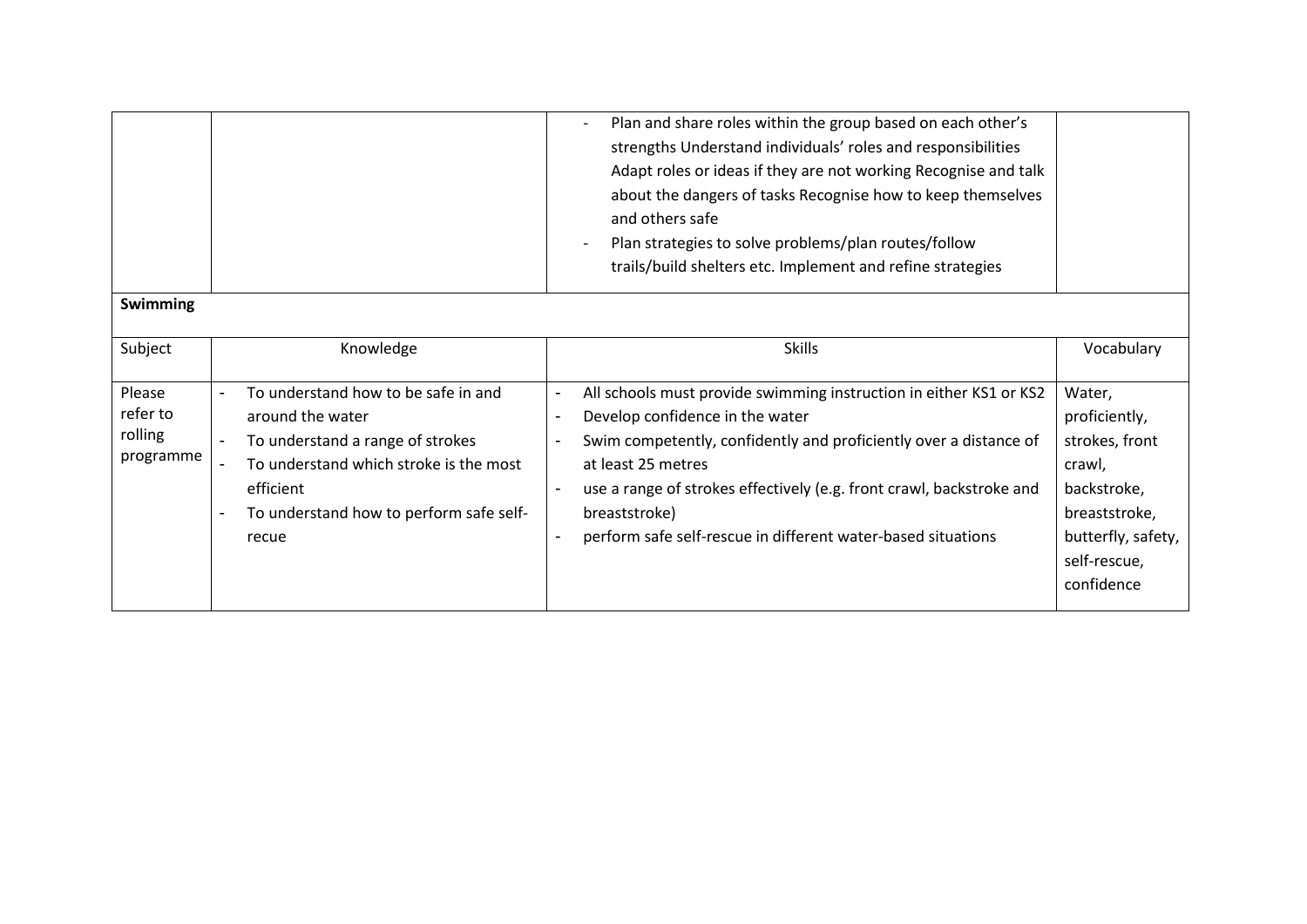## **Physical Education progression**

| Year $1/\sqrt{ }$ | $V \cap \neg r$<br>314<br>ar e II<br>--- | Year!<br>5/6<br>--- |
|-------------------|------------------------------------------|---------------------|
|-------------------|------------------------------------------|---------------------|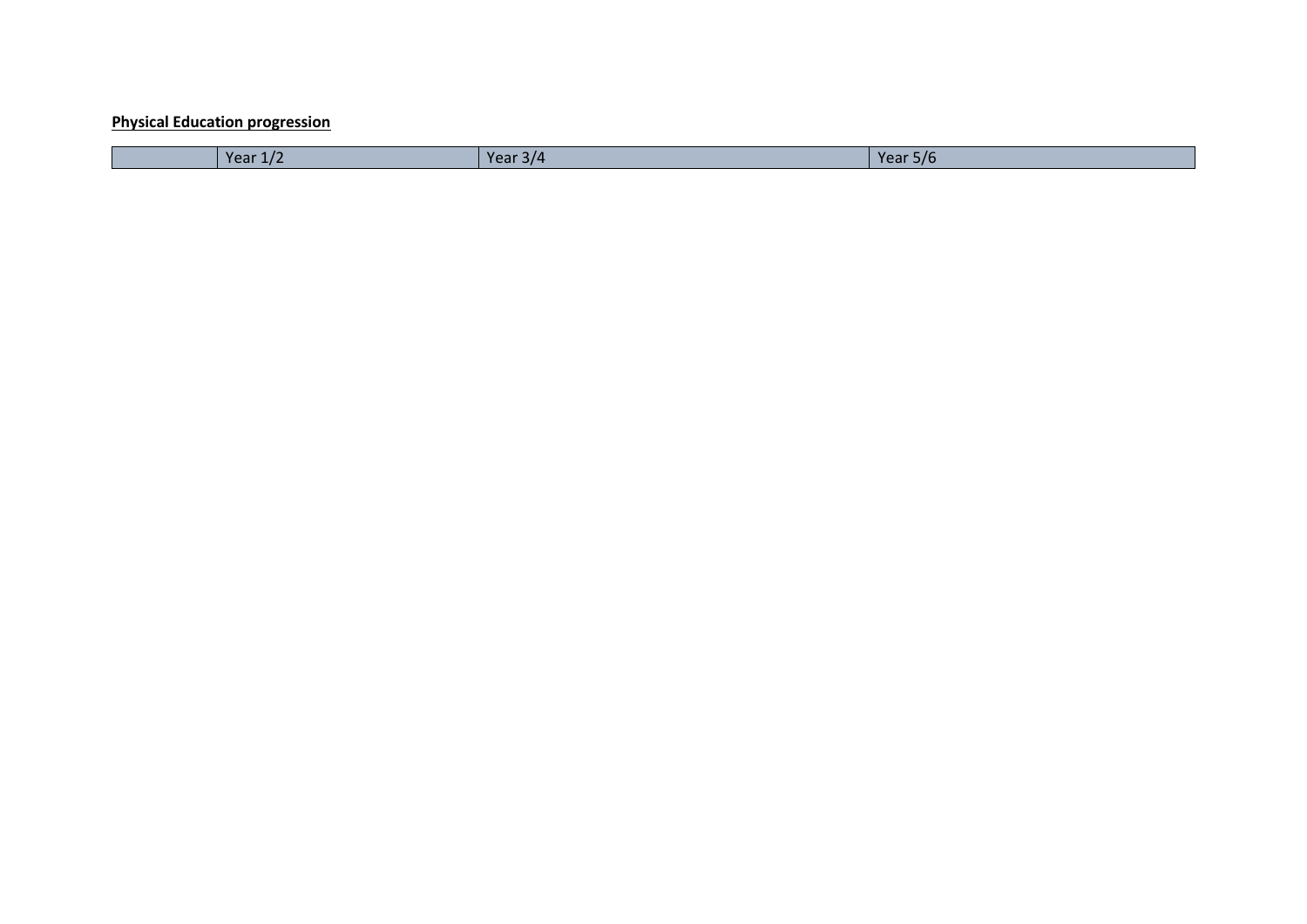|   |                  | Run for 1 minute                                                                             | Run smoothly at different speeds                                                                                                                | Sustain pace over longer distance - 2<br>minutes                                                   |
|---|------------------|----------------------------------------------------------------------------------------------|-------------------------------------------------------------------------------------------------------------------------------------------------|----------------------------------------------------------------------------------------------------|
|   |                  | Show differences in running at<br>speed and jogging                                          | Choose different styles of running of different<br>distances                                                                                    | Perform relay change-overs                                                                         |
|   |                  | Use different techniques to meet<br>challenges                                               | Pace and sustain their effort over longer distances<br>Watch and describe specific aspects of running (e.g.                                     | Identify the main strengths of a<br>performance of self and others                                 |
|   |                  | Describe different ways of running                                                           | what arms and legs are doing)                                                                                                                   | Identify parts of the performance that need                                                        |
|   |                  | Perform the 5 basic jumps (2-2.2-<br>1, 1-2, 1-1 same foot, 1 to 1<br>landing on other foot) | Recognise and record how the body works in<br>different types of challenges over different distances<br>Carry out stretching and warm-up safely | to be improved<br>Perform a range of warm-up exercises<br>specific to running for short and longer |
|   |                  | Perform combinations of the<br>above                                                         | Set realistic targets of times to achieve over a short<br>and longer distance (with guidance)                                                   | distances<br>Explain how warming up affects                                                        |
|   |                  | Show control at take-off and<br>landing                                                      | Perform combinations of jumps e.g. hop, step, jump<br>showing control and consistency                                                           | performance<br>Explain why athletics can help stamina and<br>strength                              |
|   |                  | Describe different ways of jumping<br>Throw into targets                                     | Choose different styles of jumping<br>Watch and describe specific aspects of jumping e.g.                                                       | Set realistic targets for self, of times to                                                        |
|   |                  | Perform a range of throwing<br>actions e.g. rolling, underarm,                               | what arms and legs are doing                                                                                                                    | achieve over a short and longer distance<br>Demonstrate a range of jumps showing                   |
|   |                  | overarm                                                                                      | Set realistic targets when jumping for distance for or<br>height (with guidance)                                                                | power and control and consistency at both<br>take-off and landing                                  |
|   |                  | Describe different ways of<br>throwing                                                       | Explore different styles of throwing, e.g. pulling,<br>pushing and slinging (to prepare for javelin, shot and                                   | Set realistic targets for self, when jumping<br>for distance or height                             |
|   |                  | Explain what is successful or how<br>to improve                                              | discus)<br>Throw with greater control                                                                                                           | Throw with greater accuracy, control and<br>efficiency of movement using pulling,                  |
|   |                  |                                                                                              | Consistently hit a target with a range of implements                                                                                            | pushing and slinging action with foam<br>javelin, shot and discus                                  |
| 씬 | <b>Athletics</b> |                                                                                              | Watch and describe specific aspects of throwing (e.g.<br>what arms and legs are doing)                                                          | Organise small groups to SAFELY take turns<br>when throwing and retrieving implements              |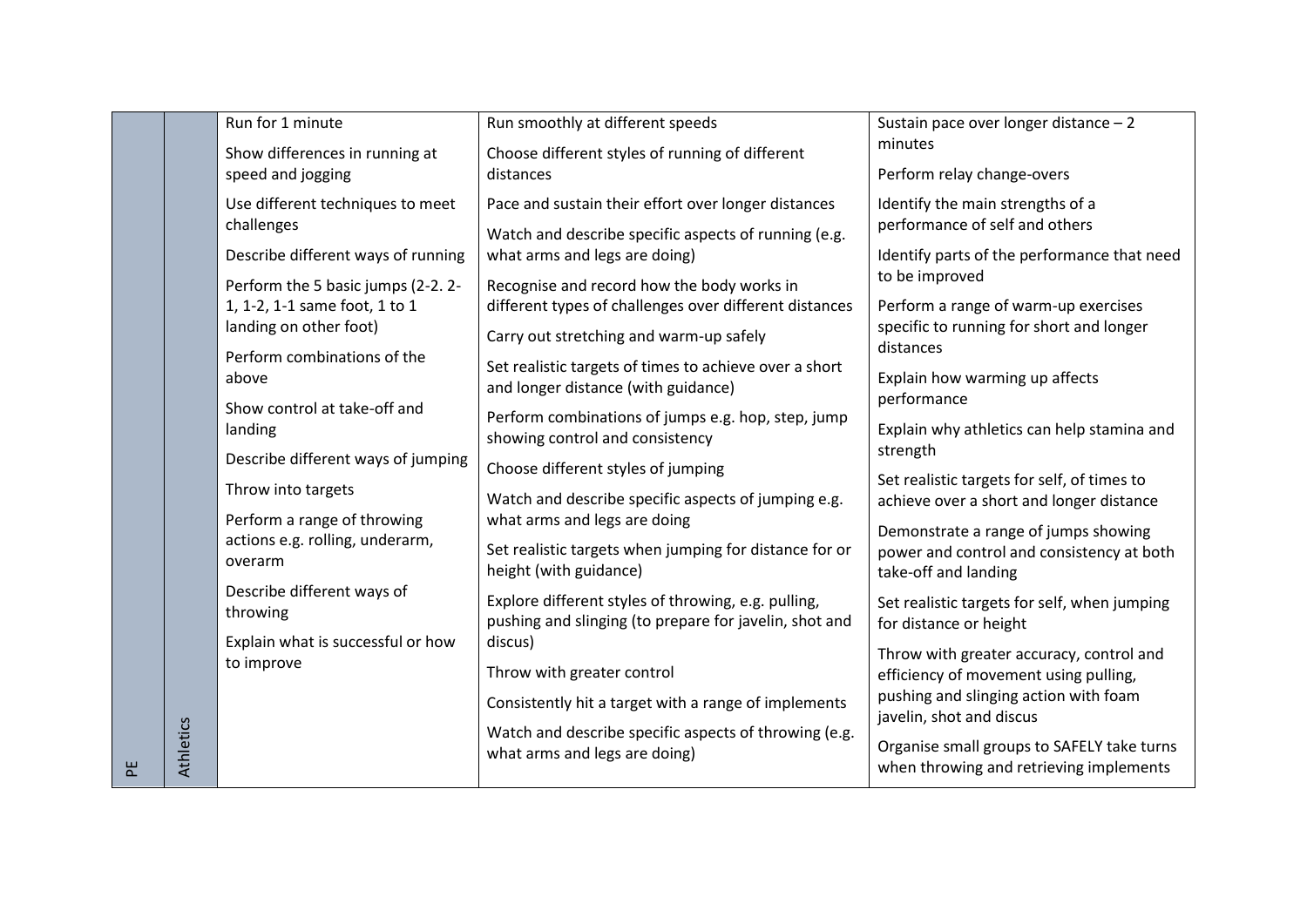|  | Set realistic targets when throwing over an increasing  <br>distance and understand that some implements will<br>travel further than others (guidance) | Set realistic targets for self, when throwing<br>over an increasing distance and understand<br>that some implements will travel further<br>than others |
|--|--------------------------------------------------------------------------------------------------------------------------------------------------------|--------------------------------------------------------------------------------------------------------------------------------------------------------|
|--|--------------------------------------------------------------------------------------------------------------------------------------------------------|--------------------------------------------------------------------------------------------------------------------------------------------------------|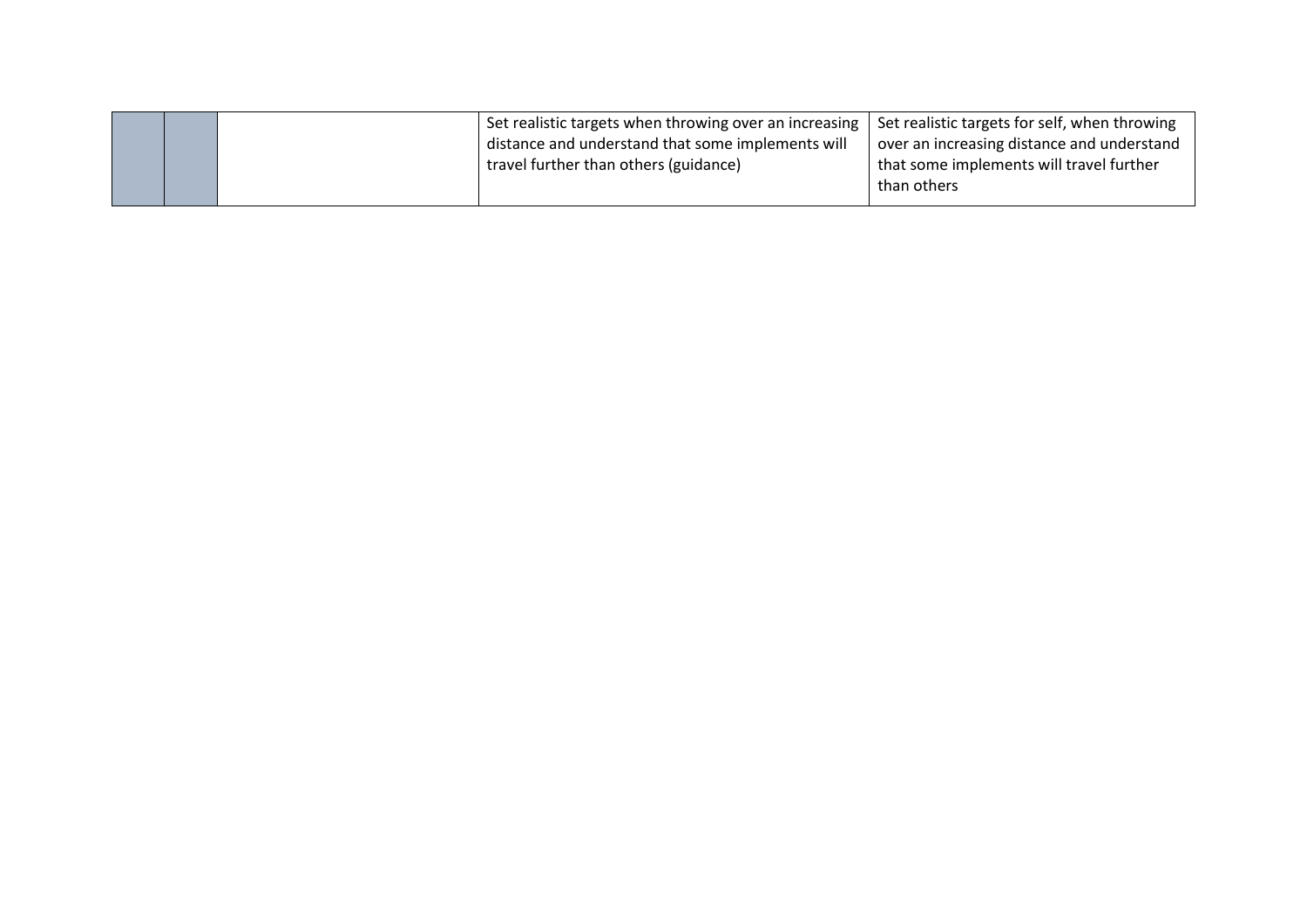|   |       | Copy some moves<br>Develop control of movement using:                                | Create dance phrases/dances to<br>communicate an idea                              | Create longer, challenging dance<br>phrases/dances                                       |
|---|-------|--------------------------------------------------------------------------------------|------------------------------------------------------------------------------------|------------------------------------------------------------------------------------------|
|   |       | Actions (WHAT) - travel, stretch, twist,<br>turn, jump                               | Develop movement using;<br>Actions (WHAT); travel, turn, gesture, jump,            | Select appropriate movement material to<br>express ideas/thoughts/feelings               |
|   |       | Space (WHERE) - forwards, backwards,                                                 | stillness                                                                          | Develop movement using;                                                                  |
|   |       | sideways, high, low, safely showing an<br>awareness of others                        | Space (WHERE); formation, direction and<br>levels                                  | Actions (WHAT); travel, turn, gesture, jump,<br>stillness                                |
|   |       | Relationships (WHO) - on own and with a<br>partner by teaching each other 2          | Relationships (WHO); whole<br>group/duo/solo, unison/ canon                        | Space (WHERE); formation, direction, level,<br>pathways                                  |
|   |       | movements to create a dance with 4<br>actions                                        | Dynamics (HOW); explore speed, energy                                              | Relationships (WHO); solo/duo/trio,                                                      |
|   |       | Dynamics (HOW) - slowly, quickly, with                                               | Choreographic devices; motif, motif<br>development and repetition                  | unison/canon/ contrast<br>Dynamics (HOW) explore speed, energy (e.g.                     |
|   |       | appropriate expression                                                               | Structure a dance phrase, connecting                                               | heavy/light, flowing/sudden)                                                             |
|   |       | Use own ideas to sequence dance                                                      | different ideas, showing a clear beginning,                                        | Choreographic devices; motif, motif                                                      |
|   |       | Sequence and remember a short dance                                                  | middle and end                                                                     | development, repetition, retrograde<br>(performing motifs in reverse)                    |
|   |       | Move spontaneously showing some control<br>and co-ordination                         | Link phrases to music                                                              | Link phrases to music                                                                    |
|   |       | Move with confidence when walking,                                                   | Perform dance to an audience showing<br>confidence                                 | Perform dance to an audience showing                                                     |
|   |       | hopping, jumping, landing                                                            | Show co-ordination, control and strength                                           | confidence and clarity of actions                                                        |
|   |       | Move with rhythm in the above actions                                                | (Technical Skills)                                                                 | Show co-ordination, control, alignment,                                                  |
|   |       | Demonstrate good balance                                                             | Show focus, projection and musicality                                              | flow of energy and strength (Technical Skills)                                           |
|   |       | Move in time with music                                                              | (Expressive Skills)                                                                | Show focus, projection, sense of style and<br>musicality (Expressive Skills)             |
|   |       | Co-ordinate arm and leg actions (e.g. march<br>and clap)                             | Demonstrate different dance actions -<br>travel, turn, gesture, jump and stillness | Demonstrate a wide range of dance actions<br>- travel, turn, gesture, jump and stillness |
| 씬 | Dance | Interact with a partner (e.g. holding hands,<br>swapping places, meeting and parting | Demonstrate dynamic qualities - speed,<br>energy and continuity                    | Demonstrate dynamic qualities - speed,<br>energy, continuity, rhythm                     |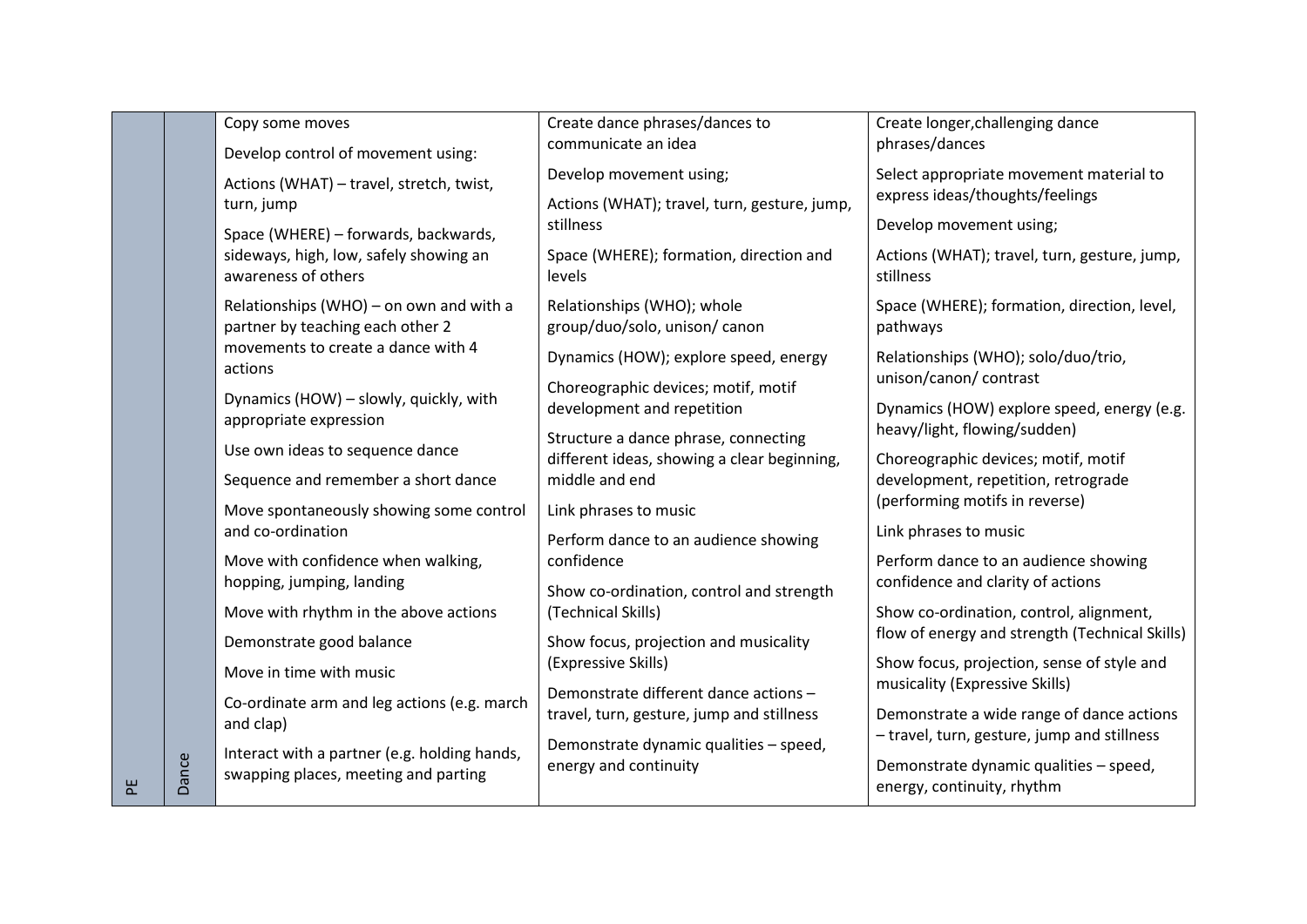|   |       | Respond to own work and that of others<br>when exploring ideas, feelings and                                                            | Demonstrate use of space - levels,<br>directions, pathways and body shape                                                                                                                                                                                                  | Demonstrate use of space - levels,<br>directions, pathways, size and body shape                                                                                                                                                                                                                            |
|---|-------|-----------------------------------------------------------------------------------------------------------------------------------------|----------------------------------------------------------------------------------------------------------------------------------------------------------------------------------------------------------------------------------------------------------------------------|------------------------------------------------------------------------------------------------------------------------------------------------------------------------------------------------------------------------------------------------------------------------------------------------------------|
|   |       | preferences<br>Recognise the changes in the body when<br>dancing and how this can contribute to<br>keeping healthy                      | Demonstrate different relationships -<br>mirroring, unison, canon, complementary &<br>contrasting<br>Show an awareness of different dance styles<br>and traditions<br>Understand and use simple dance<br>vocabulary<br>Understand why safety is important in the<br>studio | Demonstrate different relationships -<br>mirroring, unison, canon, complementary<br>and contrasting, body part to body part and<br>physical contact<br>Compare and comment on their own and<br>other's work -strengths and areas for<br>improvement<br>Understand why safety is important in the<br>studio |
|   |       |                                                                                                                                         | Show an awareness of different dance<br>styles, traditions and aspects of their<br>historical/social context<br>Understand and use dance vocabulary                                                                                                                        | Compare and evaluate their own and<br>others' work                                                                                                                                                                                                                                                         |
|   |       | Practise different skills associated with<br>simple games (e.g. co-ordinating throwing<br>and catching)<br>Work co-operatively in teams | Practise skills in isolation and combination<br>(e.g. throwing and catching with greater<br>accuracy)<br>Work well as a team in competitive games<br>Apply basic principles of attacking and<br>defending                                                                  | Develop techniques of a variety of skills to<br>maximise team effectiveness<br>Use the skills e.g. of throwing and catching<br>to gain points in competitive games<br>(fielding)<br>Use tactics when attacking or defending                                                                                |
| 문 | Games |                                                                                                                                         | Develop an understanding of fair play<br>(respect team -mates and opponents)                                                                                                                                                                                               | Apply rules of fair play to competitive games                                                                                                                                                                                                                                                              |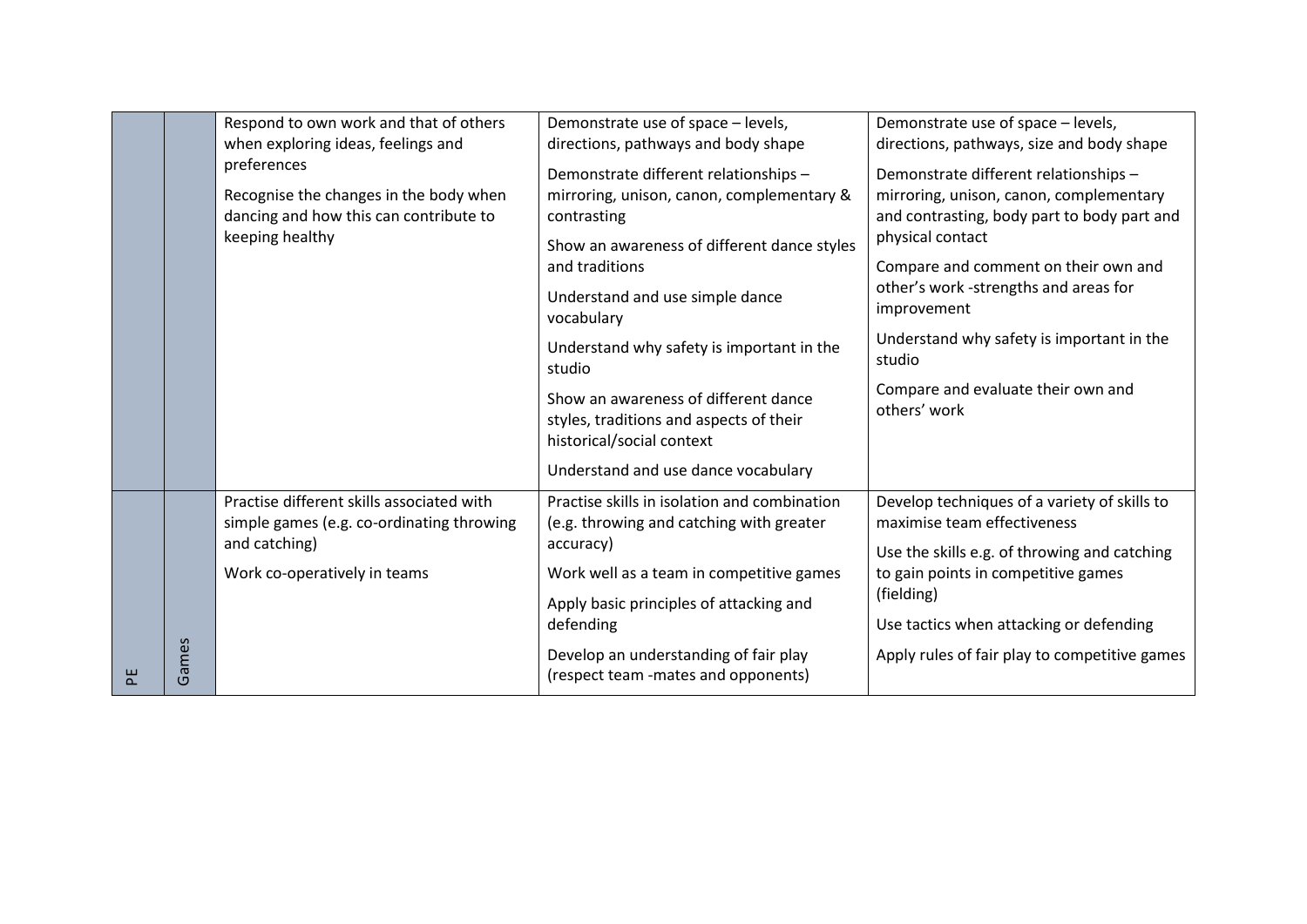|   |            | Perform gymnastic sequence with a                                                                                                    | Perform a gymnastic sequence with clear                                                                                          | Create a sequence of up to 8 elements: (e.g.                                                                                                              |
|---|------------|--------------------------------------------------------------------------------------------------------------------------------------|----------------------------------------------------------------------------------------------------------------------------------|-----------------------------------------------------------------------------------------------------------------------------------------------------------|
|   |            | balance, a travelling action, a jump and a                                                                                           | changes of speed, 3 different balances with                                                                                      | a combination of asymmetrical shapes and                                                                                                                  |
|   |            | roll                                                                                                                                 | 3 different ways of travelling                                                                                                   | balances and symmetrical rolling and                                                                                                                      |
|   |            | Teach sequence to a partner and perform<br>together                                                                                  | Work with a partner to create a sequence.<br>From starting shape move together by e.g.<br>travelling on hands and feet, rolling, | jumping actions; changes of direction and<br>level and show mirroring; and matching<br>shapes and balances                                                |
|   |            | Stand and sit "like a gymnast"                                                                                                       | jumping. Then move apart to finish                                                                                               | Create a longer more complex sequence of                                                                                                                  |
|   |            | Explore the 5 basic shapes:<br>straight/tucked/star/ straddle/pike                                                                   | Explore and develop use of upper body<br>strength taking weight on hands and feet -                                              | up to 10 elements e.g. a combination of<br>counter balance/ counter tension,<br>twisting/turning, travelling on hands and                                 |
|   |            | Balance in these shapes on large body<br>parts: back, front, side, bottom                                                            | front support (press up position) and back<br>support (opposite) NB: ensure hands are                                            | feet, as well as jumping and rolling                                                                                                                      |
|   |            | Explore balance on front and back so that<br>extended arms and legs are held off the                                                 | always flat on floor and fingers point the<br>same way as toes                                                                   | Perform balances with control, showing<br>good body tension                                                                                               |
|   |            | floor (arch and dish shapes respectively)                                                                                            | Explore balancing on combinations of                                                                                             | Mirror and match partner's balance i.e.                                                                                                                   |
|   |            | Develop balance by showing good tension<br>in the core and tension and extension in the                                              | $1/2/3/4$ "points" e.g. 2 hands and 1 foot,<br>head and 2 hands in a tucked head stand                                           | making same shape on a different level or in<br>a different place                                                                                         |
|   |            | arms and legs, hands and feet                                                                                                        | Balance on floor and apparatus exploring                                                                                         | Explore symmetrical and asymmetrical                                                                                                                      |
|   |            | Develop balance on front and back so that                                                                                            | which body parts are the safest to use                                                                                           | balances on own and with a partner                                                                                                                        |
|   |            | extended arms and legs are held off the<br>floor (arch and dish shapes respectively)                                                 | Explore balancing with a partner: facing,<br>beside, behind and on different levels                                              | Explore and develop control in taking<br>some/all of a partner's weight using counter                                                                     |
|   |            | Challenge balance and use of core strength<br>by exploring and developing use of upper                                               | Move in and out of balance fluently                                                                                              | balance (pushing against) and counter<br>tension (pulling away from)                                                                                      |
|   |            | body strength taking weight on hands and<br>feet - front support (press up position) and<br>back support (opposite) NB: ensure hands |                                                                                                                                  | Perform a range of acrobatic balances with a<br>partner on the floor and on different levels<br>on apparatus                                              |
| 뿐 | Gymnastics | are always flat on floor and fingers point<br>the same way as toes                                                                   |                                                                                                                                  | Perform group balances at the beginning,<br>middle or end of a sequence. Consider how<br>to move in and out of these balances with<br>fluency and control |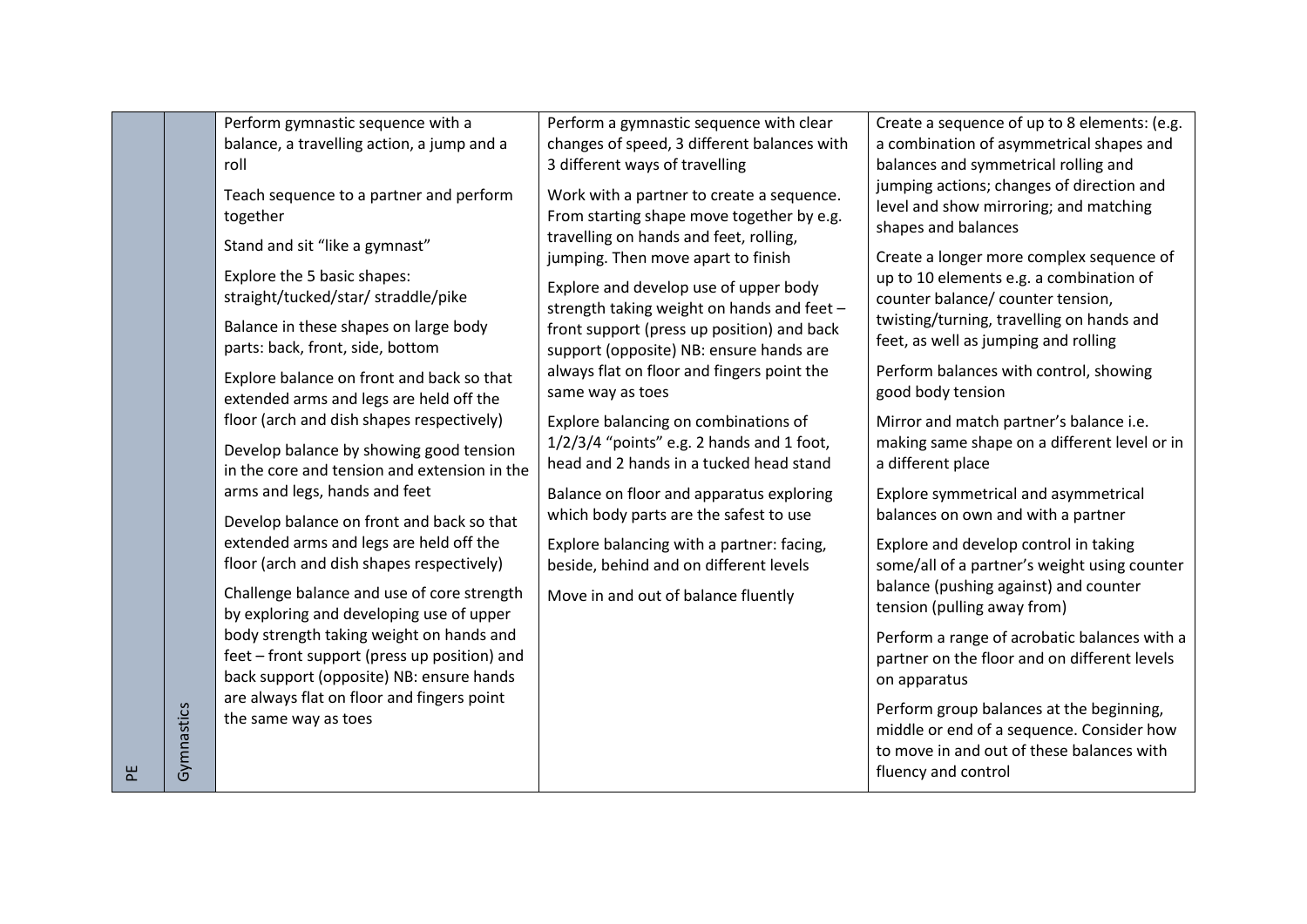|  |  | Begin to take more weight on hands when |
|--|--|-----------------------------------------|
|  |  | progressing bunny hop into hand stand   |
|  |  |                                         |
|  |  |                                         |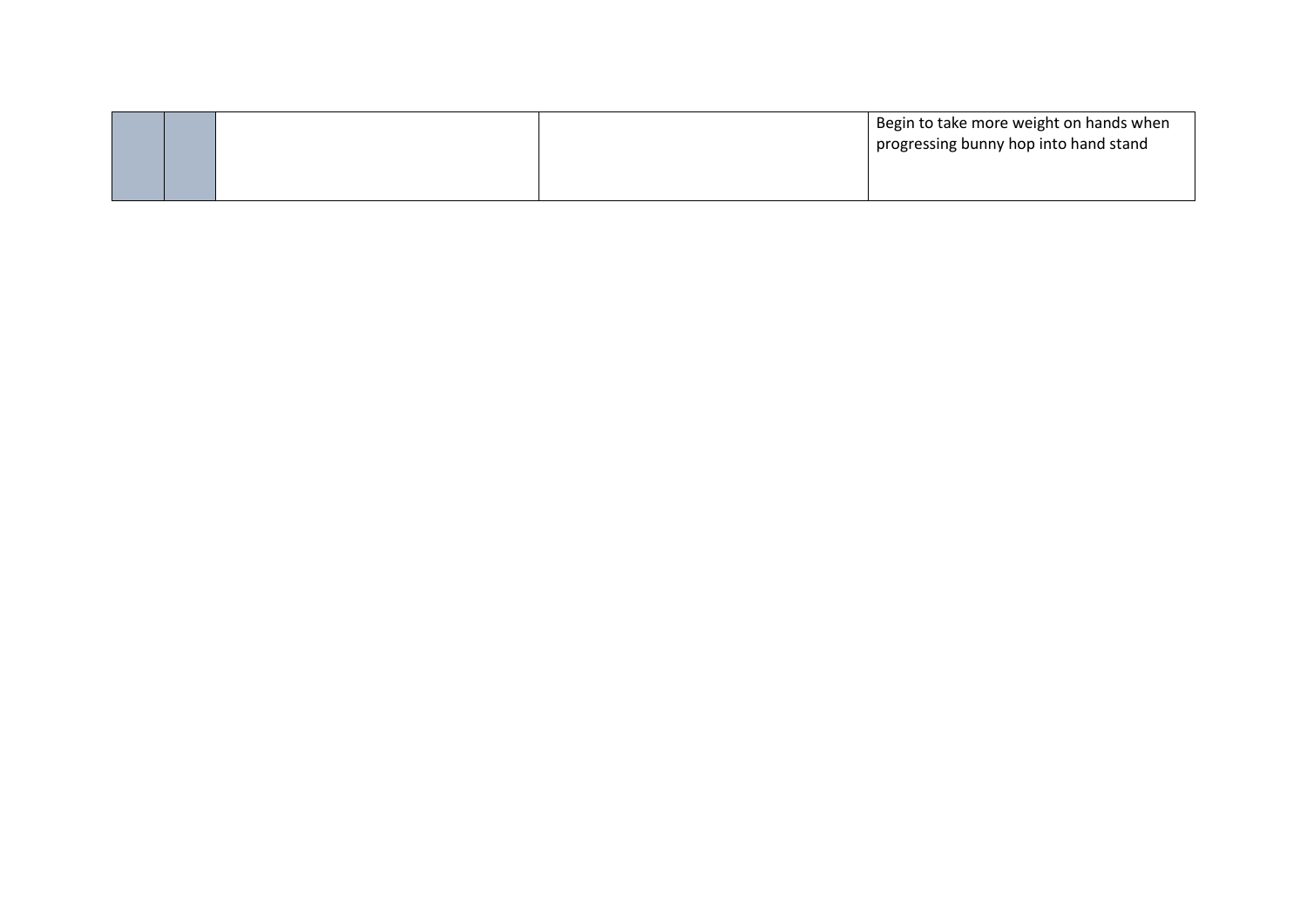| Begin to travel on hands and feet (hands                                                                                          | Use a variety of rolling actions to travel on                                                                                           | Travel sideways in a bunny hop and develop                                                                                                    |
|-----------------------------------------------------------------------------------------------------------------------------------|-----------------------------------------------------------------------------------------------------------------------------------------|-----------------------------------------------------------------------------------------------------------------------------------------------|
| flat on floor and fully extend arms)                                                                                              | the floor and along apparatus                                                                                                           | into cartwheeling action keeping knees                                                                                                        |
| Monkey walk (bent legs and extended                                                                                               | Travel with a partner; move away from and                                                                                               | tucked in and by placing one hand then the<br>other on the floor                                                                              |
| arms)                                                                                                                             | together on the floor and on apparatus                                                                                                  |                                                                                                                                               |
| Caterpillar walk (hips raised so legs as well<br>as arms can be fully extended. Keep hands                                        | Travel at different speeds e.g. move slowly<br>into a balance, travel quickly before jumping                                            | Increase the variety of pathways, levels and<br>speeds at which you travel                                                                    |
| still while walking feet towards hands, keep<br>feet still while walking hands away from                                          | Travel in different pathways on the floor and<br>using apparatus, explore different entry and                                           | Travel in time with a partner, move away<br>from and back to a partner                                                                        |
|                                                                                                                                   | exit points other than travelling in a straight                                                                                         | Make symmetrical and asymmetrical shapes                                                                                                      |
| Bunny hop (transfer weight to hands)                                                                                              | line on apparatus                                                                                                                       | in the air                                                                                                                                    |
| Explore shape in the air when jumping and<br>landing with control (e.g. star shape)                                               | Explore leaping forward in stag jump, taking<br>off from one foot and landing on the other                                              | Jump along, over and off apparatus of<br>varying height with control in the air and on                                                        |
| Continue to develop control in different<br>rolls                                                                                 | off and landing)                                                                                                                        | landing<br>Explore different starting and finishing                                                                                           |
| Pencil roll - from back to front keeping<br>body and limbs in straight shape                                                      | Add a quarter or half turn into a jump before<br>landing                                                                                | positions when rolling e.g. forward roll from<br>a straddle position on feet and end in a                                                     |
| Egg roll - lie on side in tucked shape,<br>holding knees tucked into chest roll onto<br>back and onto other side. Repeat to build | Make a twisted shape in the air and control<br>landing by keeping body upright throughout<br>the twisting action                        | straddle position on floor or feet/begin a<br>backward roll from standing in a straight<br>position, ending in a straddle position on<br>feet |
| up core strength                                                                                                                  | Continue to develop control in rolling                                                                                                  | Explore symmetry and asymmetry                                                                                                                |
| Dish roll - with extended arms and legs off                                                                                       | or in time with a partner.                                                                                                              | throughout the rolling actions                                                                                                                |
| and with control                                                                                                                  | Combine the phases of earlier rolling actions                                                                                           |                                                                                                                                               |
| Begin forward roll (crouch in tucked shape,                                                                                       |                                                                                                                                         |                                                                                                                                               |
| feet on floor, hands flat on floor in front.                                                                                      | Begin the backward roll                                                                                                                 |                                                                                                                                               |
| air to inverted 'V' position                                                                                                      |                                                                                                                                         |                                                                                                                                               |
| Gymnastics Cont.                                                                                                                  | feet until in front support position)<br>the floor, roll from dish to arch shape slowly<br>Keep hands and feet still, raise hips in the | (on floor and along bench controlling take-<br>actions on the floor, off and along apparatus<br>to perform the full forward roll              |